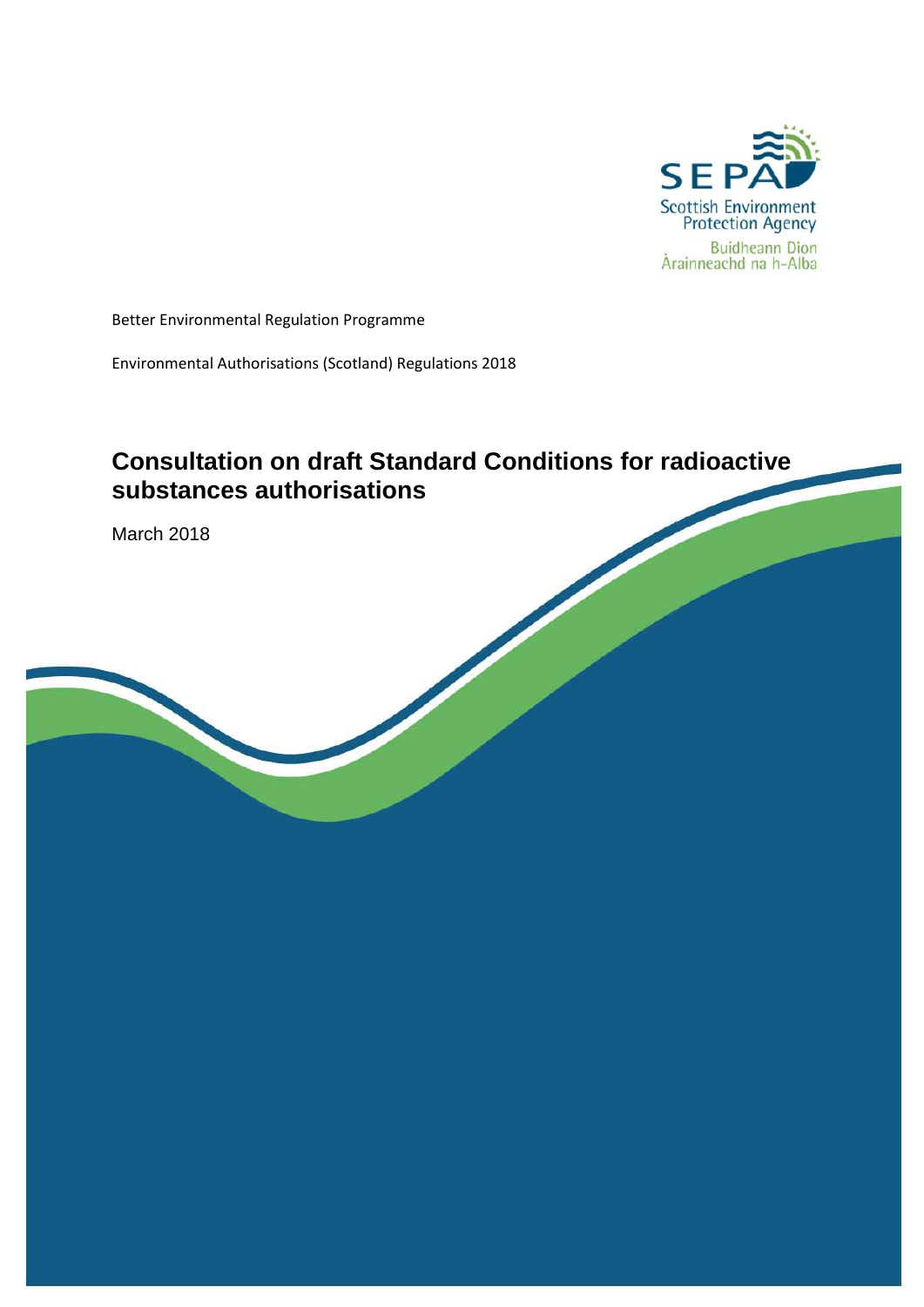## <span id="page-1-0"></span>Purpose

The Scottish Government published a consultation in September 2017 on the draft Environmental Authorisations (Scotland) Regulations 2018 (EA(S)R). These regulations will replace existing radioactive substances legislation and set out the procedure for making and revising Standard Conditions.

Standard Conditions are ones that have been determined by SEPA, consulted on and published. The purpose of this document is to consult on our draft Standard Conditions for radioactive substances so that we have them ready to use in registrations and permits when the Environmental Authorisations (Scotland) Regulations 2018 come in to force.

### <span id="page-1-1"></span>How to respond

You can respond to this consultation online [https://consultation.sepa.org.uk/radioactive](https://consultation.sepa.org.uk/radioactive-substances-unit/consultation-on-draft-standard-conditions-for-radi)[substances-unit/consultation-on-draft-standard-conditions-for-radi](https://consultation.sepa.org.uk/radioactive-substances-unit/consultation-on-draft-standard-conditions-for-radi) or by sending your views and comments on the Standard Conditions to:

Angela Wright SEPA Strathallan House Castle Business Park Stirling FK9 4TZ

Email: [rsenquiries@sepa.org.uk](mailto:rsenquiries@sepa.org.uk)

Responses should be submitted to us by **20 June 2018**.

### <span id="page-1-2"></span>Handling your response

We would like to know if you are content for your response to be made public.

If responding online, please complete the confidentiality questions where prompted. If responding by post or email, please complete and return the Respondent Information Form with your response.

If you ask for your response not to be published it will be regarded as confidential and treated accordingly.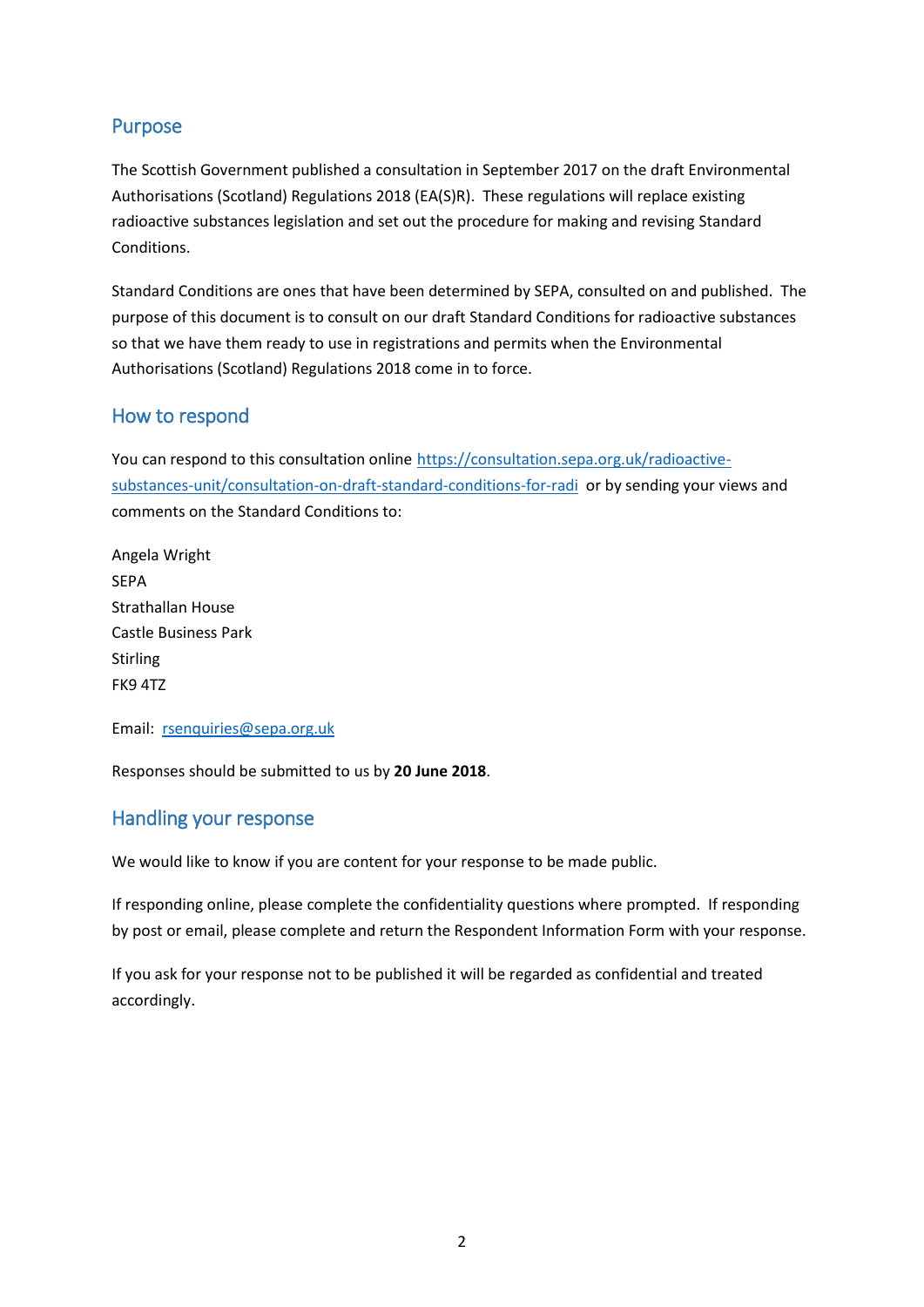## <span id="page-2-0"></span>Executive summary

As part of the Better Environmental Regulation Programme, the Scottish Government and the Scottish Environment Protection Agency (SEPA) are working together to develop an integrated authorisation framework. The aim of the framework is to integrate the authorisation, procedural and enforcement arrangements relating to water, waste management, radioactive substances and pollution prevention and control. The integrated authorisation framework will be developed in a phased manner, starting with radioactive substances; the other regulatory regimes will be added in due course.

A key part of developing the integrated authorisation framework is the introduction of new regulations, the Environmental Authorisations (Scotland) Regulations 2018 (EA(S)R), which will be made and come in to force later this year.

Under EA(S)R, we need to make Standard Conditions that will be used in permits and registrations. Standard Conditions are conditions that have been predetermined by us in advance of receiving any application. They may be specific to a certain type of regulated activity or could apply to any regulated activity. This is in contrast to bespoke conditions, which are developed on a case-by-case basis taking into account the specific information that is included in an application for a permit. Registrations can only have Standard Conditions.

The principal objective of this consultation is to seek your views on the proposed Standard Conditions for radioactive substances. Views are sought on both the technical content and the presentation including style of language used. This consultation is targeted at people that are currently regulated under the Radioactive Substances Act 1993 or who may carry out a radioactive substances activity in the future. We also welcome views from any person that has an interest in radioactive substances regulation, for example, other regulators and interested members of the public.

As part of implementing EA(S)R, we have taken the opportunity to review certain aspects of our regulation of radioactive substances. Consequently, a number of changes are proposed that will be implemented by using Standard Conditions. We are seeking views on these changes in approach.

This consultation only applies to radioactive substances activities. No decisions have been made regarding the Standard Conditions that will apply to other regulatory regimes or how such Standard Conditions will be used. Further consultation will be undertaken when the other regulatory regimes are brought into EA(S)R which may include changes to the radioactive substances Standard Conditions.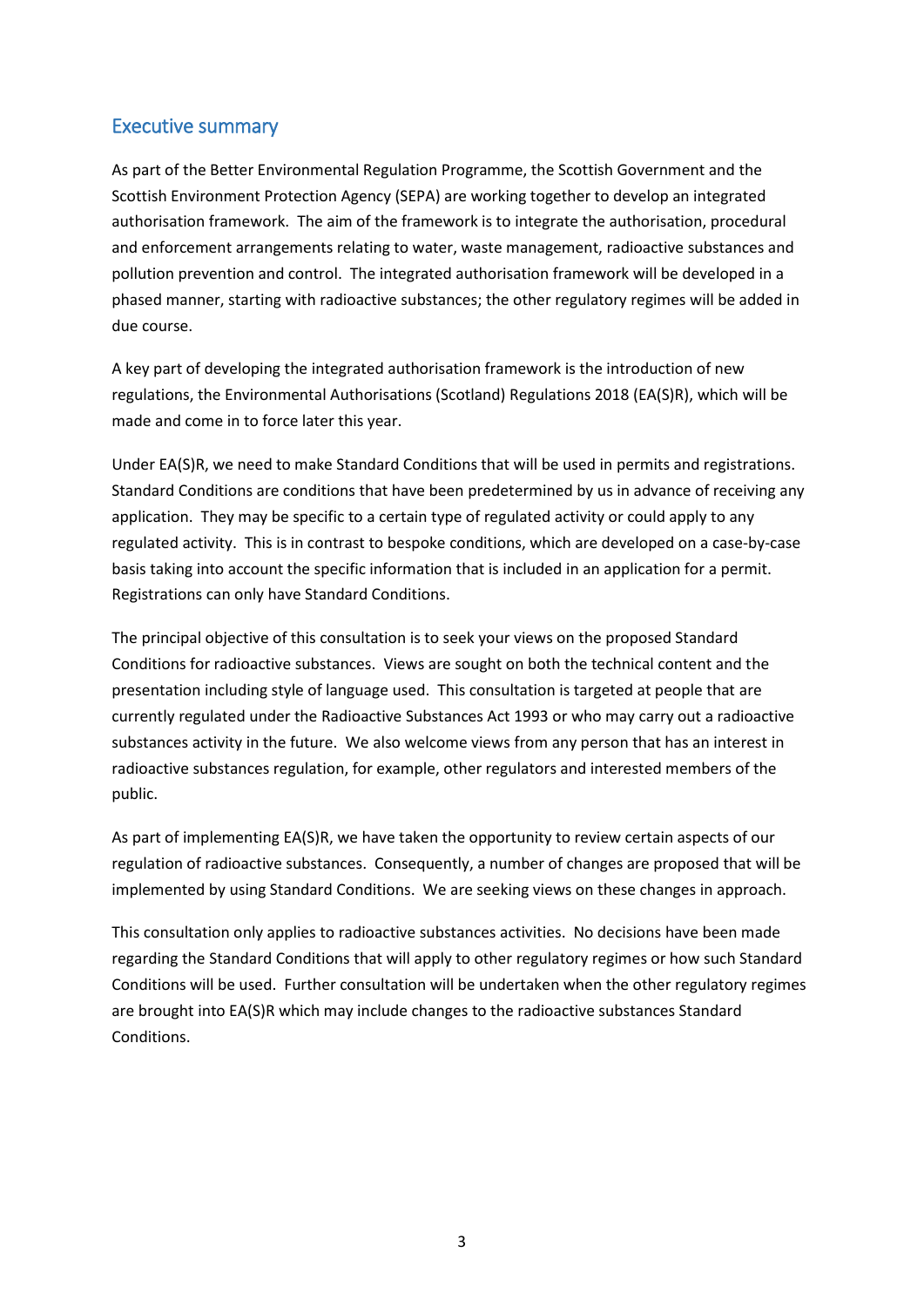## <span id="page-3-0"></span>Contents

| $\mathbf{1}$   |                                                                                     |  |  |  |
|----------------|-------------------------------------------------------------------------------------|--|--|--|
|                |                                                                                     |  |  |  |
|                |                                                                                     |  |  |  |
|                |                                                                                     |  |  |  |
|                |                                                                                     |  |  |  |
| $\overline{2}$ | Development and proposed use of Standard Conditions for radioactive substances  9   |  |  |  |
|                |                                                                                     |  |  |  |
|                |                                                                                     |  |  |  |
|                |                                                                                     |  |  |  |
|                |                                                                                     |  |  |  |
| 3              |                                                                                     |  |  |  |
|                |                                                                                     |  |  |  |
| 4              |                                                                                     |  |  |  |
|                |                                                                                     |  |  |  |
|                |                                                                                     |  |  |  |
|                |                                                                                     |  |  |  |
|                |                                                                                     |  |  |  |
|                |                                                                                     |  |  |  |
|                | Introduction of radioactive material into the environment or into organisms  21     |  |  |  |
|                | Radioactive gaseous discharges outwith authorised outlets (section H.2)  21         |  |  |  |
|                |                                                                                     |  |  |  |
|                | Three-yearly prospective and retrospective dose assessment for non-human species 22 |  |  |  |
|                |                                                                                     |  |  |  |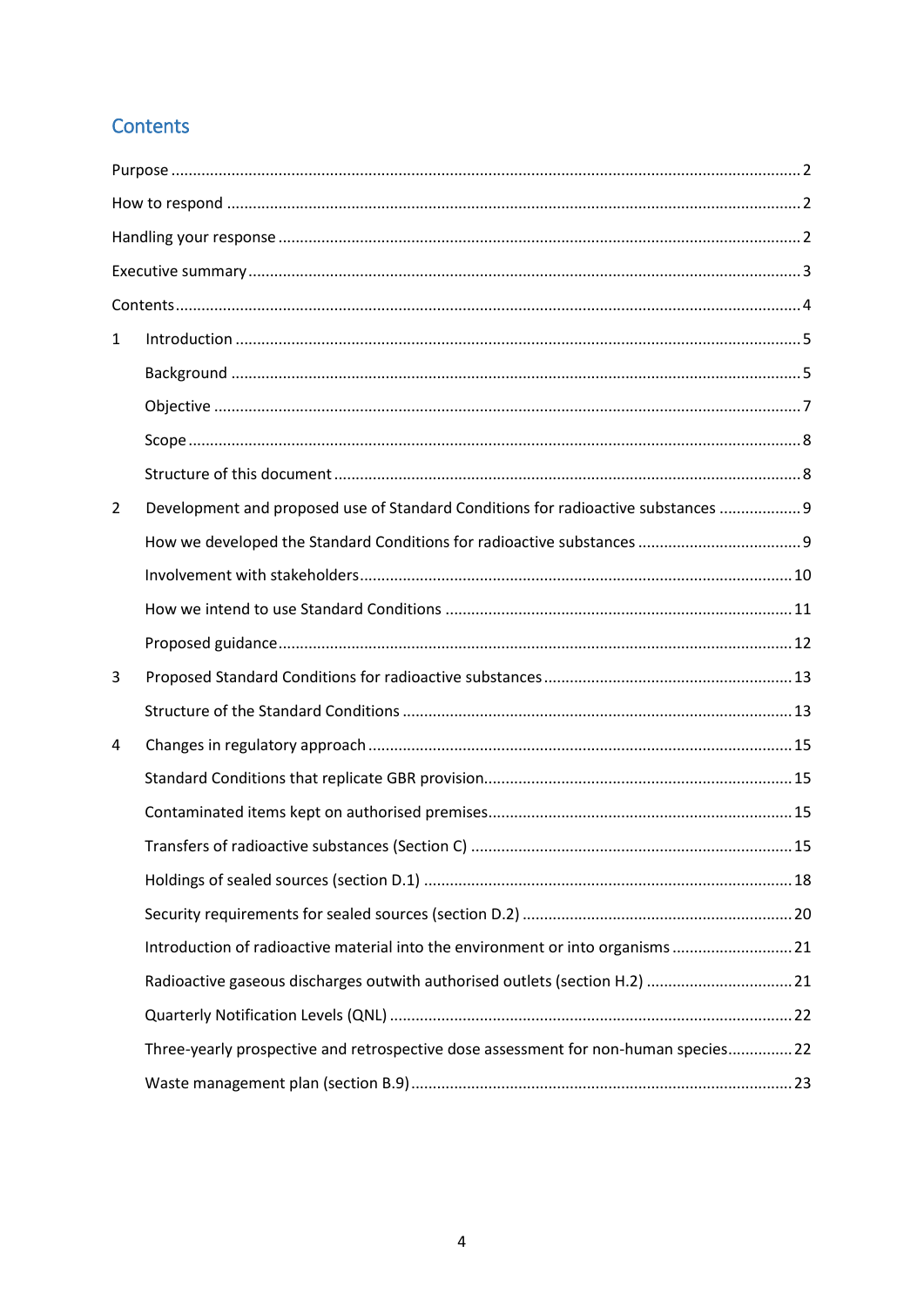## <span id="page-4-1"></span><span id="page-4-0"></span>1 Introduction

#### **Background**

- 1.1 As part of the Better Environmental Regulation Programme, the Scottish Government and Scottish Environment Protection Agency (SEPA) are working together to develop an integrated authorisation framework. The aim of the framework is to integrate, as far as possible, the authorisation, procedural and enforcement arrangements relating to water, waste management, radioactive substances and pollution prevention and control. The integrated authorisation framework will be developed in a phased manner, starting with radioactive substances: the other regulatory regimes will be added in due course.
- 1.2 It is anticipated that new regulations, The Environmental Authorisations (Scotland) Regulations 2018 (EA(S)R), will be made by 1 July 2018 and will come in to force on 1 September 2018. These regulations will replace the existing radioactive substances legislation in Scotland including:
	- the Radioactive Substances Act 1993 (RSA93);
	- the High-activity Sealed Radioactive Sources and Orphan Sources Regulations 2005 (HASS regulations); and
	- the Radioactive Substances Exemption (Scotland) Order 2011 (Exemption Order).
- 1.3 The EA(S)R provide for a graded approach to regulation and introduce four tiers of authorisation (se[e Figure 1\)](#page-5-0). In general, more complex and risky environmental activities will require a higher tier of authorisation (e.g. a permit) whilst simple and low risk activities will be authorised under the lower tiers e.g. a general binding rule (GBR). The level of SEPA effort and scrutiny that is required in issuing an authorisation increases with the tier of authorisation.
- 1.4 The EA(S)R also provide for the use of Standard Conditions. Standard Conditions are conditions that have been predetermined by SEPA in advance of receiving any application. They may be specific to a certain type of regulated activity or could apply to any regulated activity. This is in contrast to bespoke conditions, which are developed on a case-by-case basis taking into account the specific information that is included in an application for an authorisation. Standard Conditions are the only type of condition that can be included in registrations; they can also be included in permits. Notifications and GBRs are subject to rules made by the Scottish Government.
- 1.5 If a Standard Condition is included in a registration or permit under EA(S)R its content cannot be appealed but the inclusion of that Standard Condition in the authorisations (e.g. because it is not relevant) can.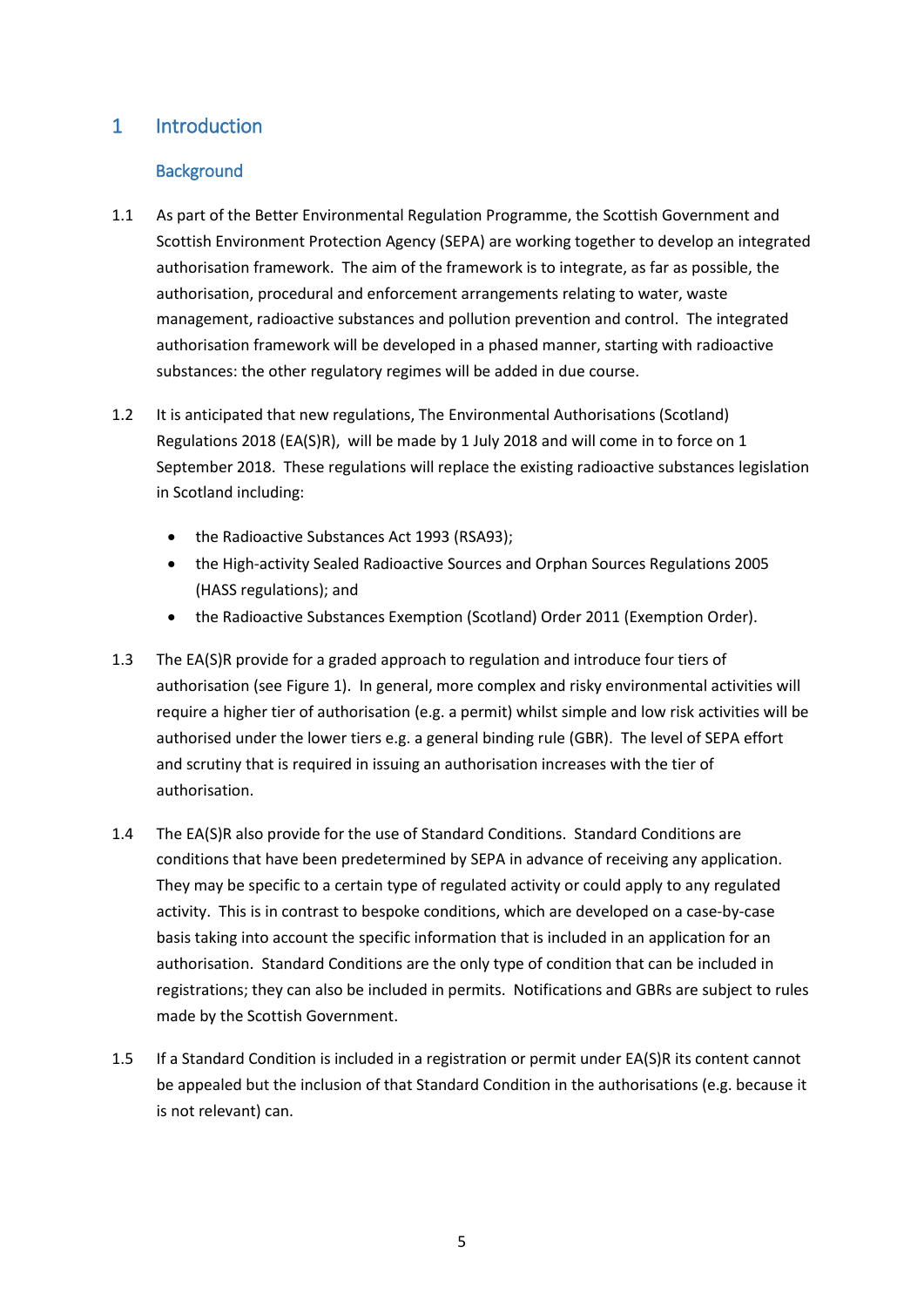|         | <b>Tier of</b><br>authorisation                       | What does this tier cover?                                                                                                                                                                                                                                  | What controls are in place?                                                                                                                                                                                     |  |
|---------|-------------------------------------------------------|-------------------------------------------------------------------------------------------------------------------------------------------------------------------------------------------------------------------------------------------------------------|-----------------------------------------------------------------------------------------------------------------------------------------------------------------------------------------------------------------|--|
| Complex | <b>Permit</b>                                         | Permits regulate activities that:<br>may have environmental and<br>community impacts; and/or<br>are non standard and/or<br>are complex and<br>need rigorous assessment.                                                                                     | Permits place conditions on<br>the operator to ensure the<br>activity can take place in ways<br>that protect the environment<br>and human health. These may<br>be standard conditions or<br>bespoke conditions. |  |
|         | <b>Registration</b>                                   | Registration activities are lower<br>risk and a simple assessment can<br>take place to enable us to grant or<br>refuse the application.                                                                                                                     | A set of standard conditions<br>will apply to a particular activity<br>and the registration will contain<br>no bespoke conditions.                                                                              |  |
|         | <b>Notification</b>                                   | Low risk activities that we do not<br>need to grant or refuse the<br>authorisation for, but where we<br>need to know where and when<br>certain activities take place to<br>understand the potential for<br>cumulative effects or for reporting<br>purposes. | The activity will be carried out<br>in accordance with a set of<br><b>General Binding Rules</b><br>$(GBRS)$ .                                                                                                   |  |
| Simple  | <b>General</b><br><b>Binding</b><br><b>Rule (GBR)</b> | Low risk activities that need to be<br>a carried out in accordance with a<br>set of General Binding Rules.                                                                                                                                                  | GBRs authorise an activity<br>automatically without any prior<br>contact or agreement from us.                                                                                                                  |  |

<span id="page-5-0"></span>*Figure 1.* Illustration of the four tiers of authorisation provided for by the EA(S)R

- 1.6 The EA(S)R details the process that must be followed for SEPA to make Standard Conditions. This process includes consulting people that we consider appropriate before we make Standard Conditions and publishing the Standard Conditions once they have been made. If any Standard Condition requires changing in the future, we must consult those affected by the change, notify them of the change and publish the changed conditions for a period of time before they become effective.
- 1.7 Our draft public participation statement describes the consultation process in relation to Standard Conditions [\(Figure 2\)](#page-6-1). This consultation is step 2 of that process.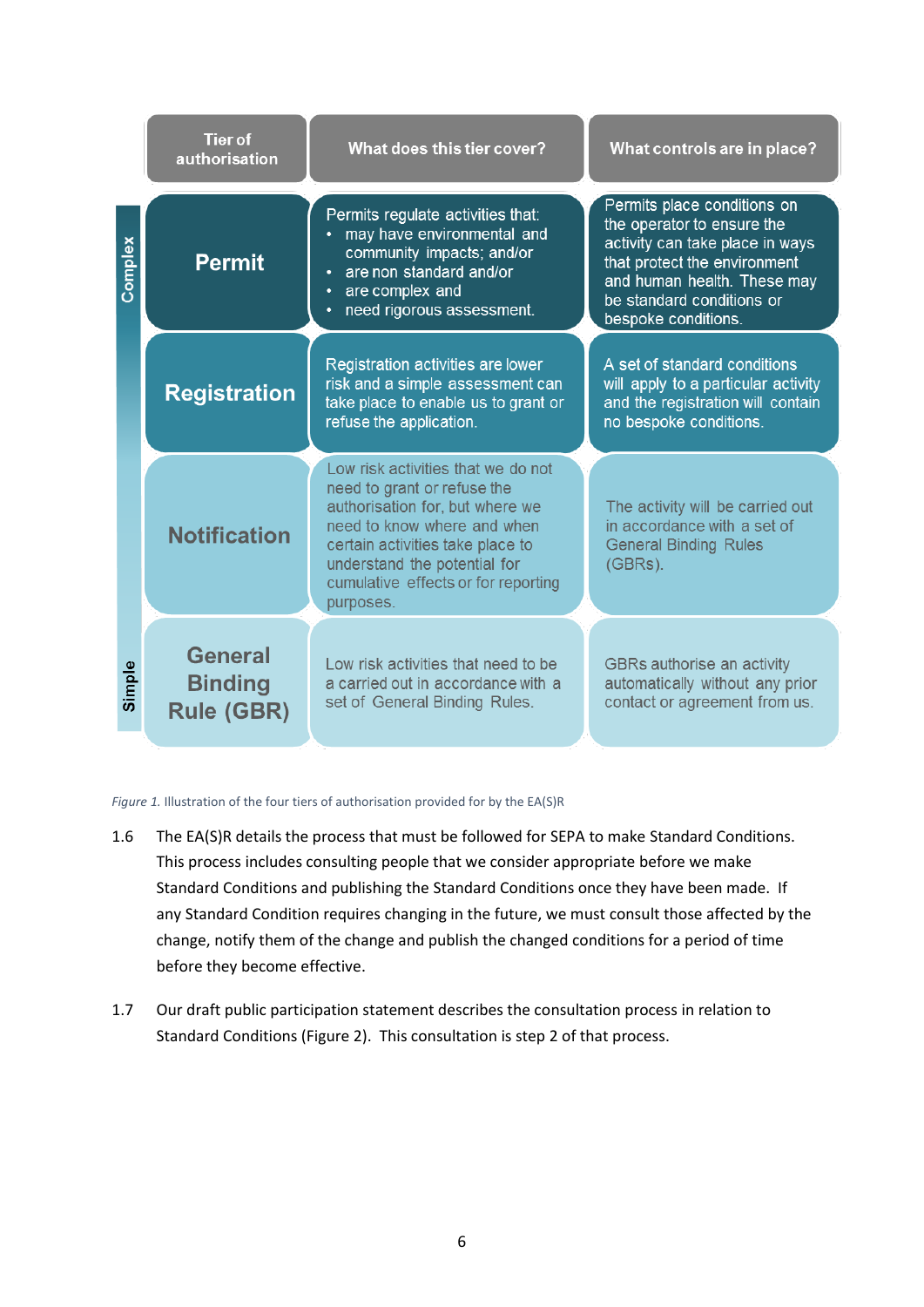

<span id="page-6-1"></span><span id="page-6-0"></span>*Figure 2.* Illustration of consultation process for Standard Conditions

#### **Objective**

- 1.8 The principal objective of this consultation is to seek views on the proposed Standard Conditions for radioactive substances. Views are sought on both the technical content and the presentation including style of language used. This consultation is targeted at people that currently regulated under RSA93 or who may carry out a radioactive substances activity in the future. Views are also welcome from any person that has an interest in radioactive substances regulation, for example, other regulators and interested members of the public.
- 1.9 It is also an objective of this consultation to seek views on how we intend to use the Standard Conditions.
- 1.10 As part of implementing the EA(S)R, we have taken the opportunity to review certain aspects of our regulation of radioactive substances. Consequently, a number of changes are proposed that will be implemented by using Standard Conditions. We are seeking views on these changes in approach.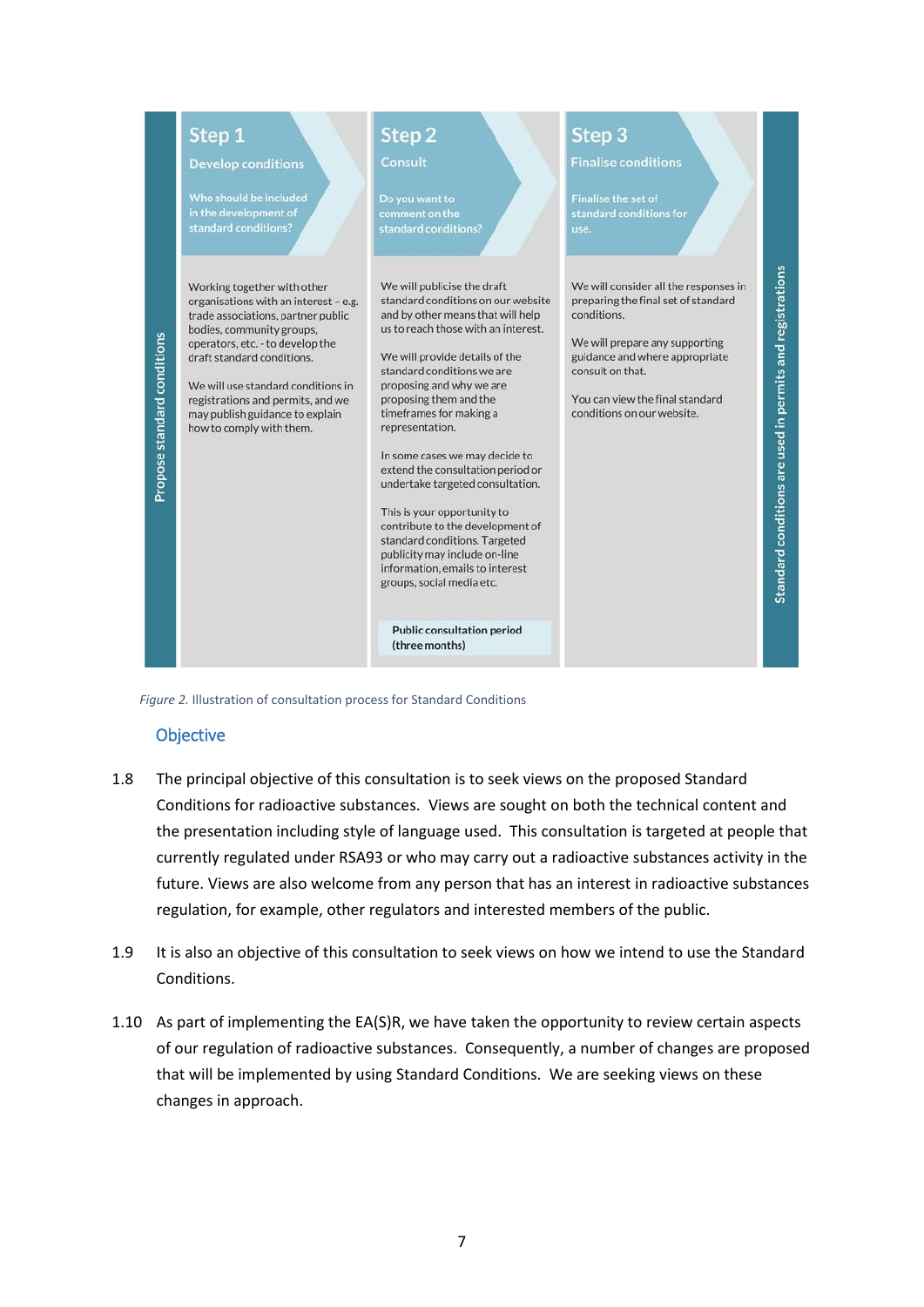#### <span id="page-7-0"></span>Scope

1.11 This consultation only applies to radioactive substances activities. No decisions have been made regarding the Standard Conditions that will apply to other regulatory regimes or how such Standard Conditions will be used. Further consultation will be undertaken when the other regimes are brought into EA(S)R which may include changes to the radioactive substances Standard Conditions.

#### Structure of this document

<span id="page-7-1"></span>1.12 This document contains four sections and three appendices. Section 1 is this introduction. Section 2 explains how we have developed the proposed Standard Conditions and how we intend to use them in radioactive substances authorisations. Section 3 provides more detail about the structure of the Standard Conditions and Section 4 highlights changes in regulatory approach that we intend to implement through Standard Conditions. The proposed Standard Conditions are included in Appendix 1. Appendix 2 includes example permits to illustrate how we plan to refer to Standard Conditions and Appendix 3 includes draft guidance.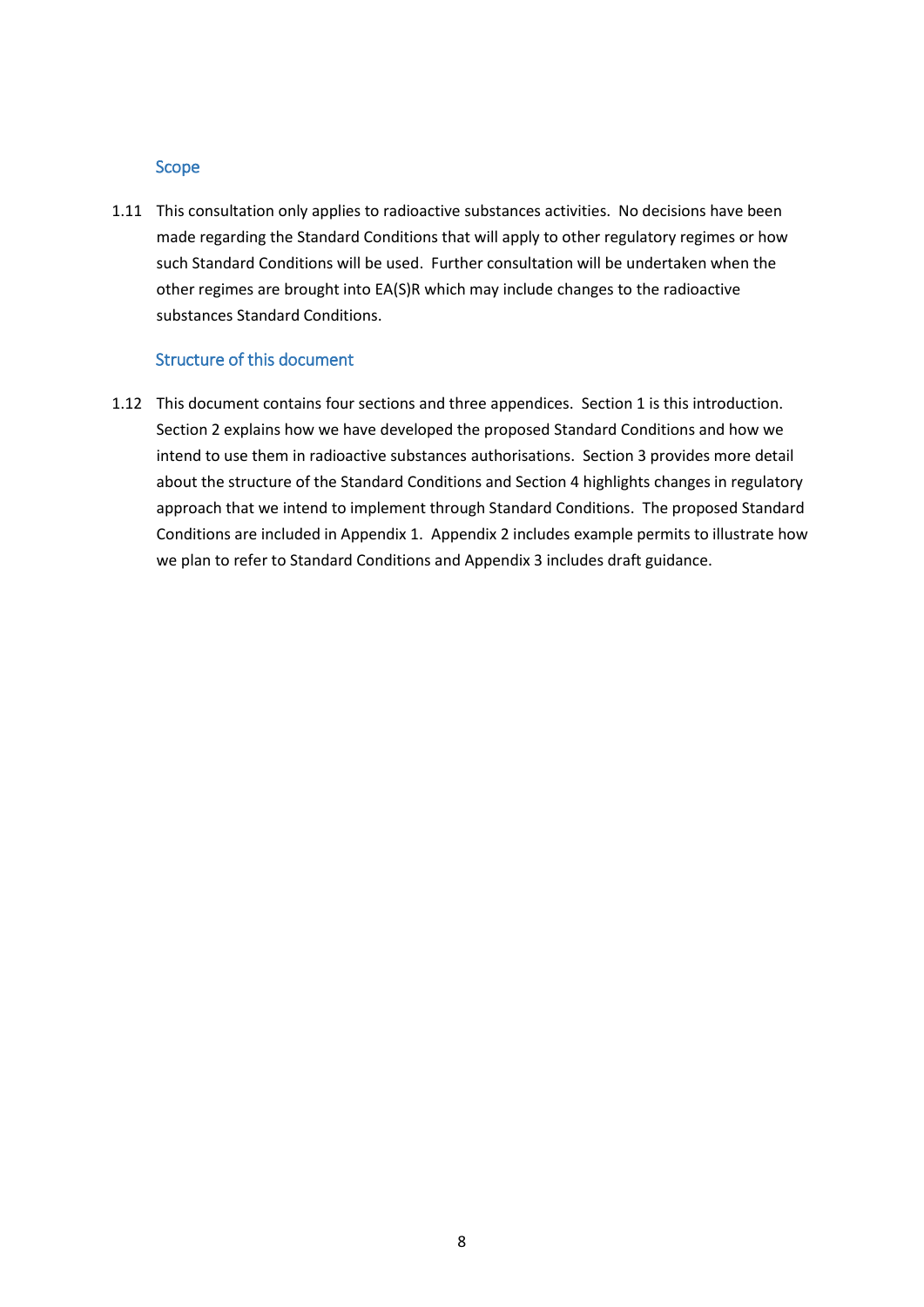## <span id="page-8-0"></span>2 Development and proposed use of Standard Conditions for radioactive substances

2.1 This part of the consultation explains how we developed the Standard Conditions and how we intend to use them.

#### How we developed the Standard Conditions for radioactive substances

- <span id="page-8-1"></span>2.2 The starting point for developing the proposed Standard Conditions was the conditions used in our current RSA93 templates for registrations that allow the keeping and use of radioactive material and authorisations that allow the accumulation and disposal of radioactive waste. We started from this point because the current conditions have developed over many years and are well understood by most people. As a result, many of the requirements in the Standard Conditions are similar to those in current registrations and authorisations under RSA93, although the exact wording may differ. Significant changes are highlighted in Section 4.
- 2.3 Under EA(S)R it will no longer be necessary to issue different kinds of licence for "keeping and use" and "accumulation and disposal". In the future, we will issue a single licence that covers the full lifecycle of a radioactive substance. Therefore, in most cases, the conditions that we currently use have been combined or re-written to apply to radioactive substances. They only refer to radioactive material or radioactive waste there this is necessary.
- 2.4 We have drafted the Standard Conditions to cover the most common activities that are undertaken. Any activities not specifically covered by the Standard Conditions will be addressed by adding bespoke conditions to permits, for example the introduction of radioactive material into the environment.
- 2.5 We have maintained the current approach used in radioactive substances regulation of writing our conditions in a goal-setting rather than prescriptive manner. This is consistent with a graded approach to regulation and allows the authorised person to put proportionate compliance arrangements in place rather than simply following a set of instructions. Accordingly, where possible we have removed prescriptive requirements that were included in our current templates. The exception to this approach is where we need to be prescriptive in order to ensure compliance with legislation or government policy.
- 2.6 Another advantage of being goal-setting rather than prescriptive is that the Standard Conditions can apply to all types of authorised activities, from nuclear sites to small laboratory uses. The arrangements put in place to ensure and demonstrate compliance should be proportionate depending on the activity being carried on. For example, everyone will be required to have a waste management plan; for a nuclear site the waste management plan is likely to be a series of detailed documents explaining the decommissioning process, the different waste streams that will be generated and how the waste will be managed, but for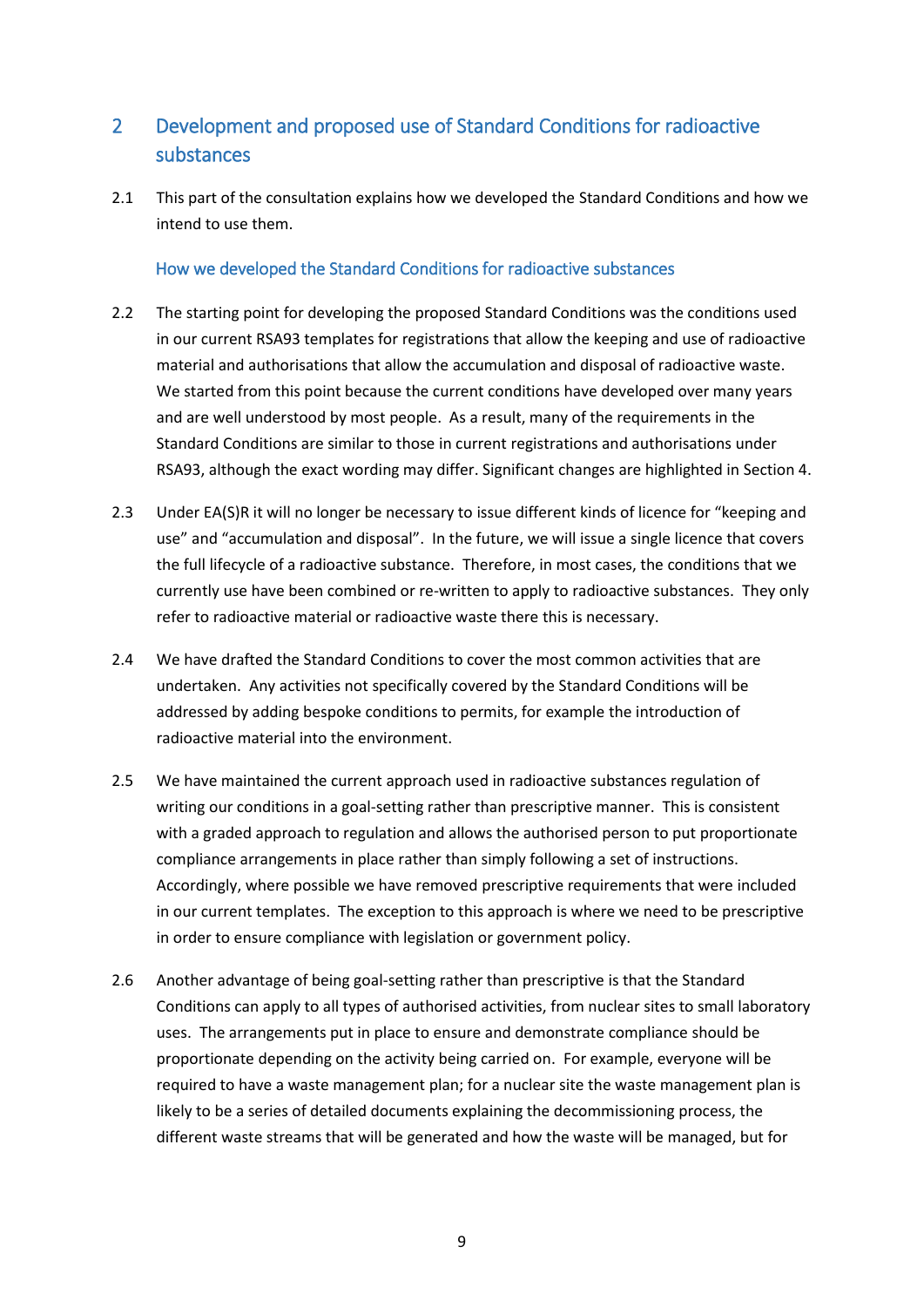someone only keeping sealed sources, the waste management plan is likely to be a short statement describing how the sources will be managed when they become waste.

- 2.7 We have attempted to write the Standard Conditions in a *plain English* style so that they are clear, concise and easy to understand whilst retaining legal enforceability. This includes removing cross references to other conditions where possible. As always, there is a balance between being concise and being able to enforce the requirement and some of the terms and language had to be retained for legal or technical reasons.
- 2.8 Some Standard Conditions have been included because EA(S)R requires us to include them in order to transpose the public exposure requirements of the *Basic Safety Standards Directive<sup>1</sup>* (BSSD). In addition to this, a great deal of other legislation, policy and guidance applies to radioactive substances, such as the *Spent Fuel and Radioactive Waste Directive*<sup>2</sup> and the standards and guidance issued by the International Atomic Energy Agency (e.g. the *International Basic Safety Standards*<sup>3</sup> ). It is our job to ensure that all of this information is taken into account and that radioactive substances are controlled to the best possible standard. The Standard Conditions have been developed to ensure that the obligations placed onto the authorised person is consistent with these standards but in as concise a way as possible. Our draft guidance on the Standard Conditions provides more detail on how our conditions relate to these legal and international obligations.

#### Involvement with stakeholders

**.** 

- <span id="page-9-0"></span>2.9 In accordance with good practice and the draft process in our public participation statement, (see step 1 of figure 1) we have involved stakeholders in the development of the Standard Conditions. This included keeping our routine industry liaison groups, SNNILG and NILG<sup>4</sup>, up to date in developments of the better environmental regulation programme and specifically with the development of the Standard Conditions.
- 2.10 Additionally, a draft of the Standard Conditions was presented to stakeholders at the Integrated Authorisation Framework consultation workshop that we held for those interested in radioactive substances in November 2017. Following feedback from these events, during January 2018, we undertook a number of workshops with the nuclear, medical and oil and gas sectors to look at the draft Standard Conditions in detail. The feedback from these events was supportive and industry welcomed our proposed Standard Conditions. Various detailed points

 $1$  Council Directive 2013/59/Euratom laying down basic safety standards for protection against the dangers arising from exposure to ionising radiation

<sup>&</sup>lt;sup>2</sup> Council Directive 2011/70/Euratom establishing a Community framework for the responsible and safe management of spent fuel and radioactive waste

<sup>&</sup>lt;sup>3</sup> Radiation Protection and Safety of Radiation Sources: International Basic Safety Standards, General Safety Requirements Part 3

<sup>&</sup>lt;sup>4</sup> Scottish Non-Nuclear Liaison Group (SNNILG) and Nuclear Industries Liaison Group (NILG)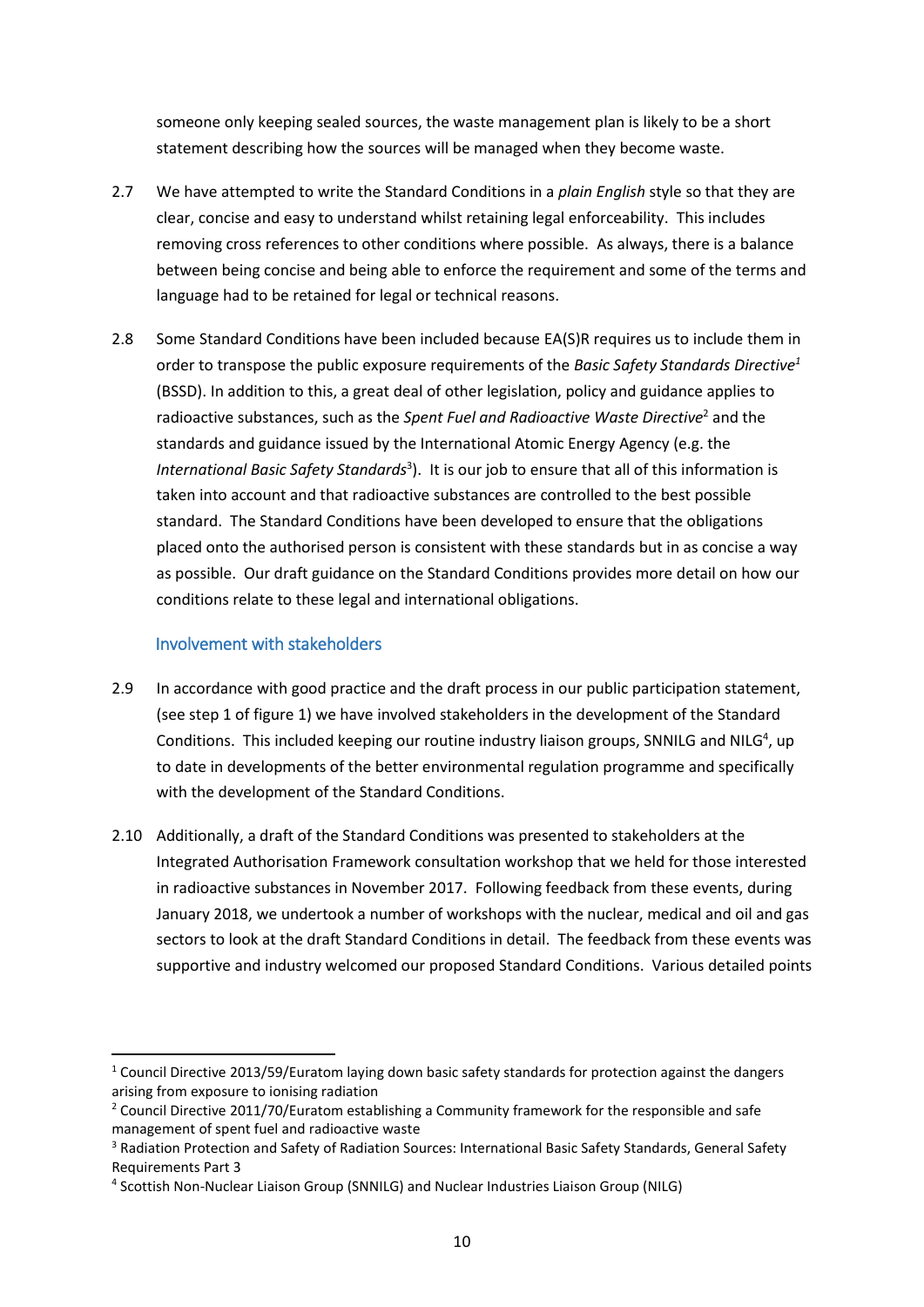were raised with us, which we have addressed whilst preparing the Standard Conditions and the accompanying guidance that form part of this consultation.

- 2.11 This formal consultation is step 2 in our draft public participation statement, which satisfies the legal requirements to consult on draft Standard Conditions and provides a further opportunity for any interested party to comment on the Standard Conditions.
- 2.12 The Standard Conditions that we are consulting on are set out in Appendix 1 and described in more detail in Section 3.

#### How we intend to use Standard Conditions

- <span id="page-10-0"></span>2.13 Our current RSA93 registrations and authorisations contain all limits and conditions within the registration or authorisation itself. This means that if we need to include a new condition or make a change to an existing condition, we need to make a variation to each individual registration or authorisation affected by the change. Whilst we have standard templates, these templates change from time to time. Our experience shows that as the variations process can be a bureaucratic and time consuming process, changes to conditions in our standard template are often not varied into registrations and authorisations, rather the change is deferred to the next suitable opportunity, e.g. when an authorised person requests a change. In time, this has led to a situation where registrations and authorisations have different conditions or the same condition but with different numbering.
- 2.14 In future, we propose that registrations and permits will refer to published Standard Conditions, rather than including the text of the Standard Condition itself. This approach ensures the maintenance of a single set of conditions which has the following benefits:
	- Everyone carrying on similar activities has the same Standard Conditions so that there is greater transparency and consistency across a sector;
	- Applicants can check the Standard Conditions they will need to meet before they apply which should help applicants in planning, financing and producing a good application;
	- We can more consistently monitor and compare compliance across a sector;
	- It is easier to produce guidance when everyone has to comply with the same conditions and all of the conditions have the same reference number.
- 2.15 This approach also makes it easier for us to make changes in the future in response to new policies, legislation and international obligations. Whilst there is a legal requirement for us to consult on any proposed changes and inform affected people, we consider that this will be administratively easier than having to make individual variations to authorisations that may not be all the same.
- 2.16 To make referring to Standard Conditions as straightforward as possible, and to facilitate future changes, we propose to refer to groups of Standard Conditions rather than every single individual condition. Despite this general approach, it would still be possible to refer to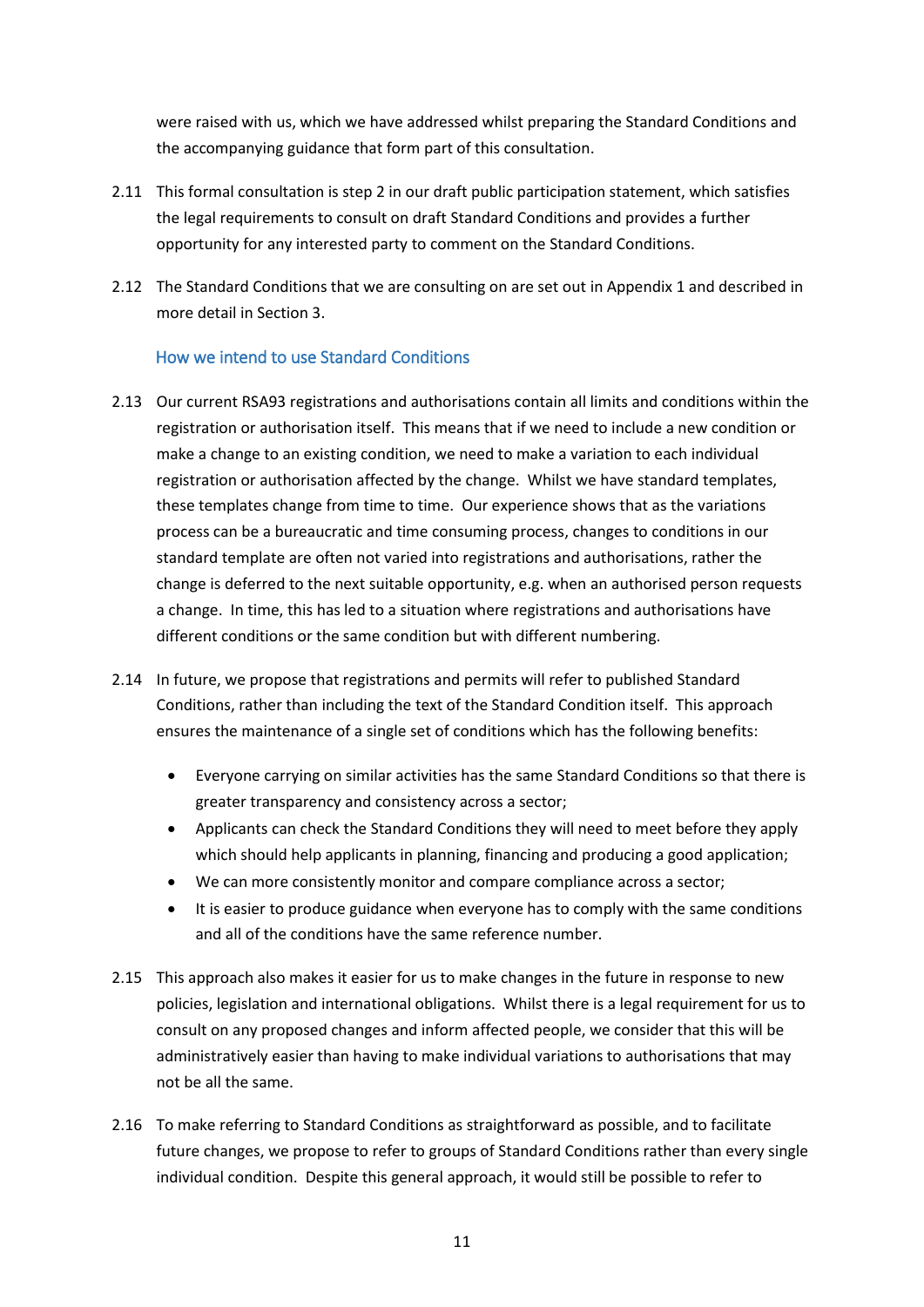individual Standard Condition or to dis-apply them if necessary. If any bespoke conditions (including limits) are required, these will be included in the permit.

2.17 The following section explains how the conditions are grouped together and Appendix 2 provides examples of how we intend permits or registrations to refer to Standard Conditions.

Question 1 – Do you foresee any problems or issues with our planned approach to refer to Standard Conditions rather than reproduce them in full in every registration and permit? If so please provide details.

#### Proposed guidance

- <span id="page-11-0"></span>2.18 One of the advantages of everyone having the same Standard Conditions is that it is easier for us to produce guidance. We have written a first draft of *Guide to Standard Conditions* that, for each Standard Condition, explains why we include it and how we expect people to comply. The reasons in the *Guide to Standard Conditions* often show how directive and other international obligations are met by a specific condition. The *Guide to Standard Conditions* is included in Appendix 3 of this consultation. This guide is likely to develop over time and be a key mechanism by which we issue guidance.
- 2.19 The guidance that we have provided so far is mainly short, generic and usually aims to give further detail on what a specific condition requires and issues that would be addressed in developing compliance arrangements. In some cases, conditions that were in our previous license templates have been moved into the guidance, e.g. record keeping conditions. It may be possible for us to provide more specific guidance in the future but we will only consider this if there is an identified need.
- 2.20 As the Standard Conditions are intended to apply to all sectors it would be time consuming and difficult for us to provide guidance that is applicable to all sectors. However, the Standard Conditions do provide a good basis for specific sectors or industry groups to develop their own good practice guidance. SEPA would be happy to work with industry to review and critique such guidance to ensure that it was of a good standard.

Question 2 – Do you have any comments on our draft guidance?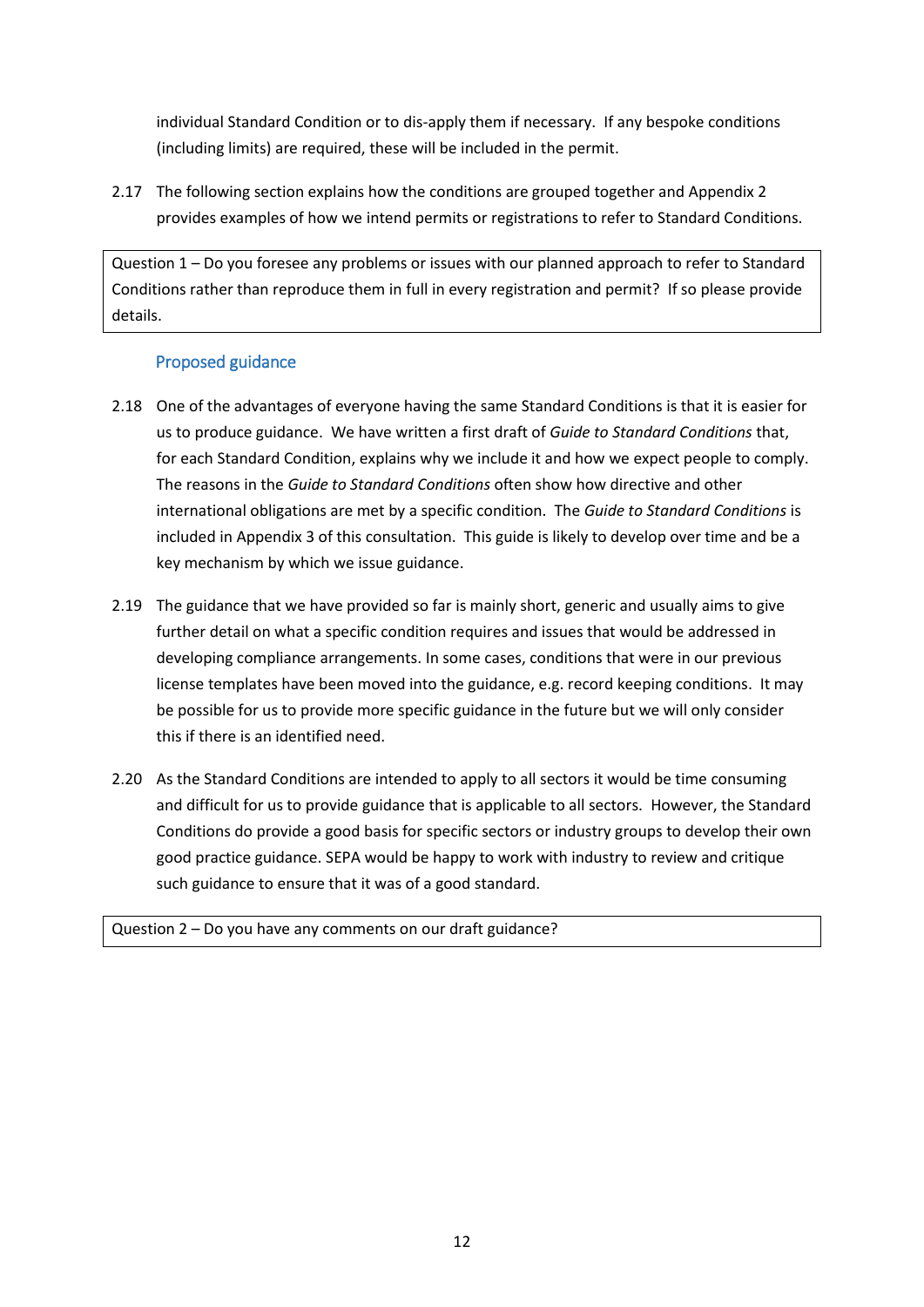## <span id="page-12-0"></span>3 Proposed Standard Conditions for radioactive substances

3.1 This section provides more detail about the structure and the detail of the Standard Conditions and discusses changes in regulatory approach that we propose to implement through the use of Standard Conditions. The Standard Conditions form Appendix 1 to this consultation.

#### Structure of the Standard Conditions

- <span id="page-12-1"></span>3.2 As explained earlier, we have grouped the Standard Conditions into sections. The proposed sections are:
	- A. All regulated activities
	- B. All radioactive substances regulated activities
	- C. Transfers of radioactive substances
	- D. Sealed sources
	- E. High-activity sealed sources (HASS)
	- F. Mobile radioactive sources
	- G. Disposal of radioactive waste
	- H. Further conditions where bespoke limits have been authorised
	- I. Introduction of radioactive material into organisms
	- J. Environmental monitoring programme
	- K. Conditions applicable to offshore installation registrations
- 3.3 Sections A, B and C contain Standard Conditions that will apply to everyone who has a registration or permit for a radioactive substances activity under the EA(S)R. The remaining sections will only apply to certain radioactive substances activities, which should be selfexplanatory from the title of the section (but will be explicitly stated in a registration or permit). The exception is Section K, environmental monitoring programme, its inclusion in permits will be decided on a case-by-case basis.
- 3.4 The conditions in Section A are grouped together because, although they have been influenced by international requirements relating the safe management of radioactive substances, they are not necessarily specific to radioactive substances. Therefore, it is possible that they could be applied to other regulated activities in the future; not just those that involve radioactive substance. However, no decision has been made regarding what Standard Conditions will apply to the other environmental regimes when they are transferred into EA(S)R and further consultation will be necessary before any Standard Condition can be applied to those activities.
- 3.5 Section B contains conditions that are specific to radioactive substances activities and will apply to all such activities.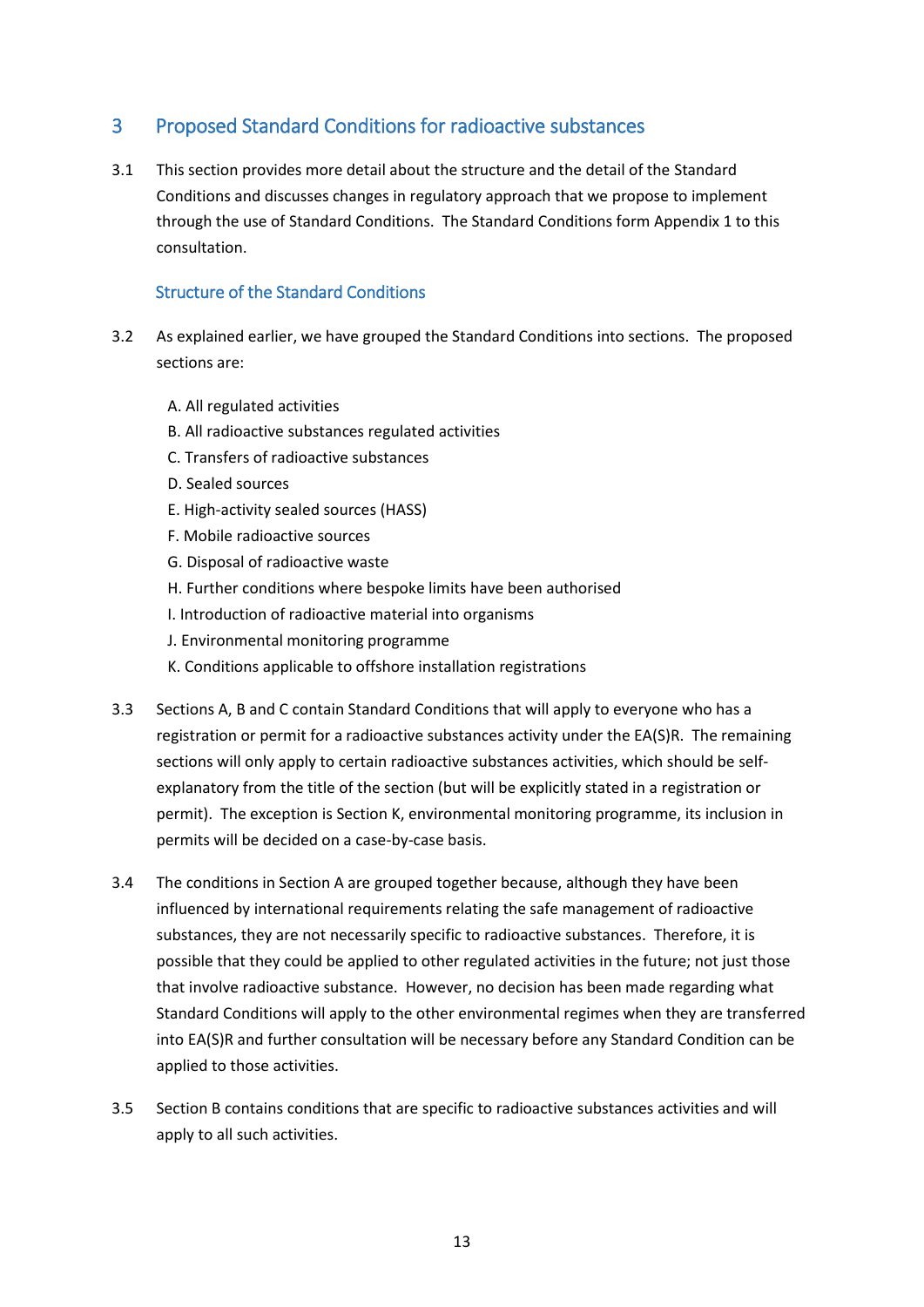- 3.6 Section C contains all the requirements relating to the transfer of radioactive substances. As any person holding radioactive substances may wish to transfer radioactive substances to another person, these conditions will apply to all radioactive substances activities. They are separate from section B because we consider it clearer to have all transfer requirements in one section.
- 3.7 The proposed Standard Conditions also contain three schedules. These schedules describe:
	- the detail of what records need to be kept;
	- what data submissions are needed for different activities; and
	- what information needs to be provided to SEPA when informing us of an event.
- 3.8 We have grouped these specific requirements instead of spreading the detail throughout the Standard Conditions. We consider that this makes the Standard Conditions easier to understand and also provides a simple reference for the information that you may need to submit to us.

Question 3 – Do you foresee any problems in using and complying with the Standard Conditions? If so, please provide details.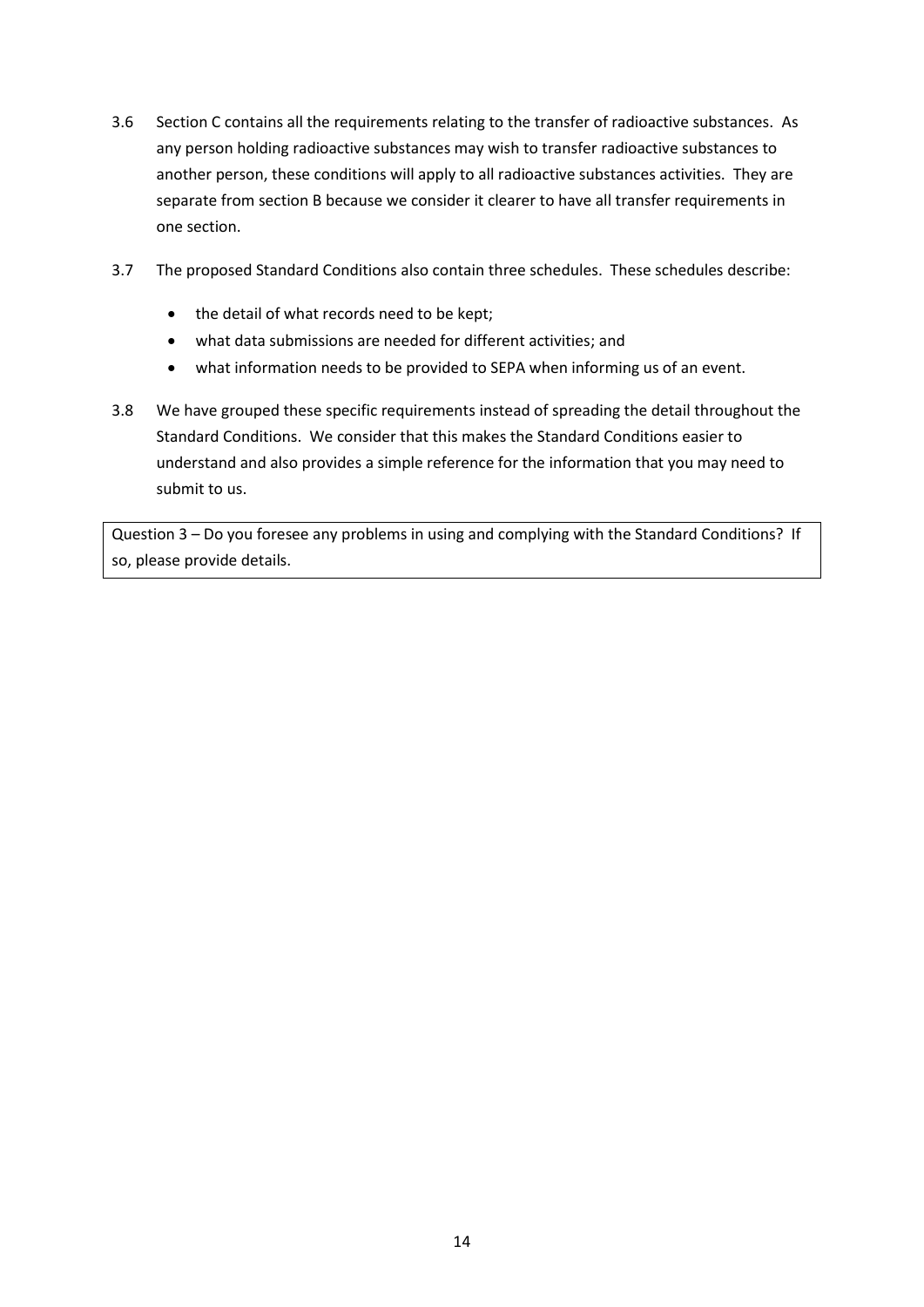## <span id="page-14-1"></span><span id="page-14-0"></span>4 Changes in regulatory approach

#### Standard Conditions that replicate GBR provision

- 4.1 Under RSA93, it is possible to have a registration to keep and use radioactive material whilst disposing of resulting waste under the Exemption Order provisions. Similarly, you can be exempt from registration for keeping and use but need an authorisation to dispose of resulting waste. EA(S)R, has been designed so that this situation should not be possible, it is intended that any specific authorisation (GBR, notification, registration or permit) should apply the full lifecycle of the radioactive substance concerned. The GBRs have been drafted with this intention in mind, therefore certain activities that are exempt under RSA93 will not be under EA(S)R. As higher tiers of authorisation should not be more restrictive than a GBR, the Standard Conditions have been drafted to replicate relevant GBR provisions, these are:
	- a) Section C allows the transfer of waste sealed sources
	- b) Section G.3 Disposal in normal refuse (dustbin disposal)
	- c) Section G.4 Radioactive aqueous liquid disposals small quantities
	- d) Section G.5 Radioactive gaseous releases- small quantities

#### Contaminated items kept on authorised premises

- <span id="page-14-2"></span>4.2 The out of scope provision for contaminated items being kept on the authorised premises (provided for by 1G of RSA93) is not being carried forward into the EA(S)R. Accordingly, the keeping and use of such materials will need to be carried on in accordance with an authorisation.
- 4.3 We are not proposing any Standard Conditions that apply specifically to contaminated materials; rather contaminated items are treated the same as any other radioactive substance and compliance is required with all of the Standard Conditions that apply generally to radioactive substances, e.g. an inventory of radioactive substances should include contaminated items as well as other materials and waste.
- 4.4 We consider that this approach should allow proportionate compliance arrangements to be put in place. In many cases adequate arrangements will already be in place e.g. through compliance with Ionising Radiations Regulations.

Question 4 – Do you foresee any problems with the proposed approach to regulating contaminated items on authorised premises? If so, please provide details.

#### Transfers of radioactive substances (Section C)

<span id="page-14-3"></span>4.5 We have taken the opportunity to review the way that we regulate the transfer of radioactive substances. All of the transfer conditions are included in Section C of the Standard Conditions.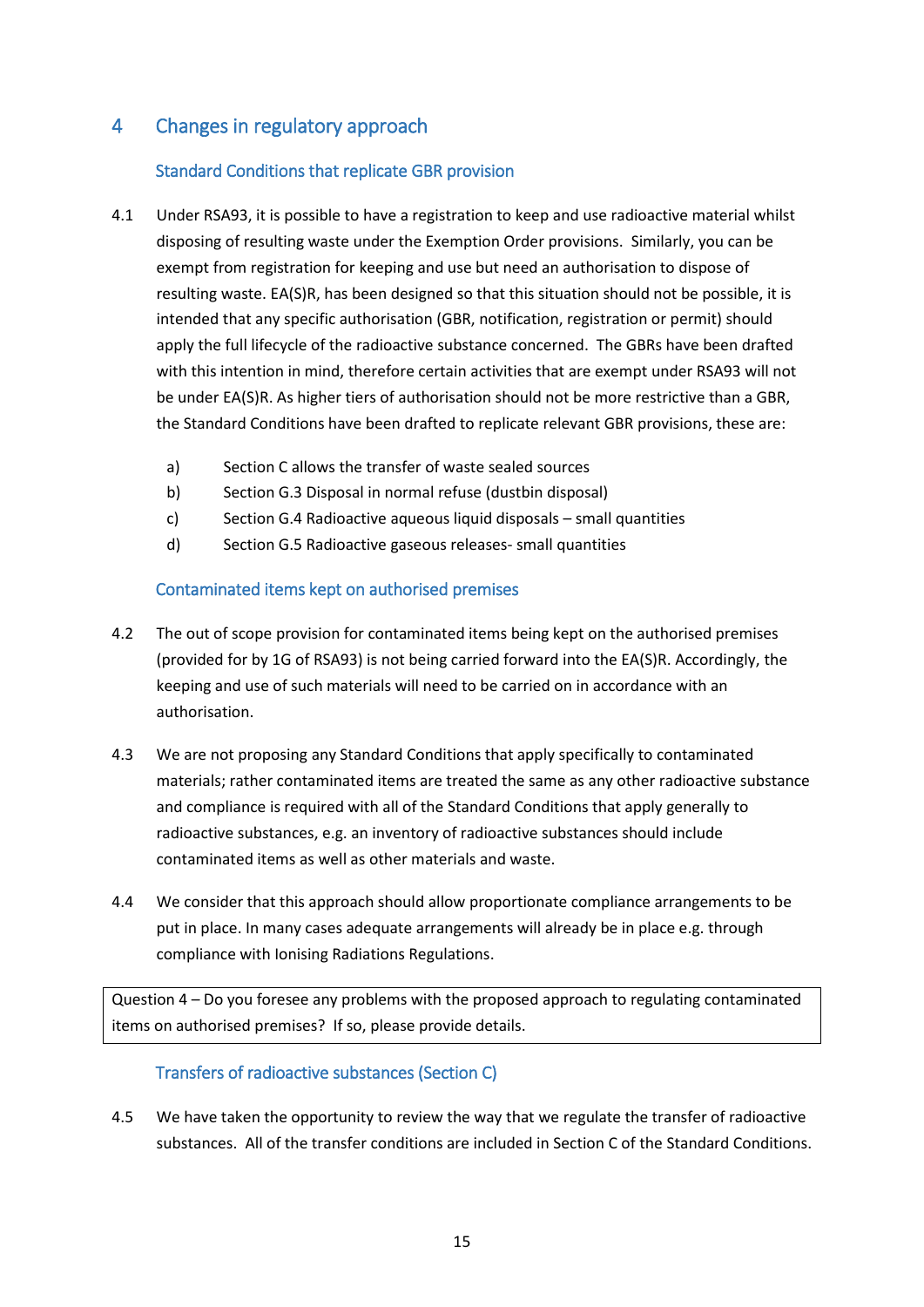- 4.6 Our regulatory approach is to apply "duty of care requirements" to the transfer of radioactive waste in permit conditions. We do this because the "conventional waste" duty of care requirements do not apply to radioactive waste. "Duty of care requirements" do not currently apply to radioactive materials but there are special requirements for HASS sources.
- 4.7 We currently adopt a slightly different approach to the transfer of radioactive substances from nuclear and non-nuclear sites. There are some differences regarding the types of waste that may be transferred as standard and those that need to be approved on a case-by-case basis (summarised in [Table 1\)](#page-15-0). Also, in accordance with our policy on the transfer of low level radioactive waste (LLW) from nuclear sites<sup>5</sup>, we require that nuclear sites ensure that all transfers represent the best practicable means for that type of waste, this requirement is not currently included in non-nuclear authorisations.

| Place of<br>transfer                 | <b>Description of</b><br>radioactive<br>substance                                  | <b>Approach for</b><br>nuclear sites                                                 | <b>Approach for</b><br>non-nuclear sites                                                                                                                                                           | Approach under new<br><b>Standard Conditions</b>                 |
|--------------------------------------|------------------------------------------------------------------------------------|--------------------------------------------------------------------------------------|----------------------------------------------------------------------------------------------------------------------------------------------------------------------------------------------------|------------------------------------------------------------------|
| Anywhere                             | radioactive materials                                                              | Not under SEPA's<br>control - controlled<br>by ONR                                   | not currently<br>controlled other<br>than for HASS                                                                                                                                                 | anyone legally entitled<br>to receive                            |
|                                      | Low Level<br><b>Radioactive Waste</b><br>(LLW)                                     | Standard to a WPP                                                                    | Standard to a WPP<br>(Generally, non-<br>nuclear sites do not<br>have ILW therefore,<br>we have not needed<br>to make a<br>distinction between<br>radioactive waste<br>types in<br>authorisations) | anyone legally entitled<br>to receive                            |
| <b>Transfers</b><br>within the<br>UK | Intermediate Level<br>Radioactive Waste<br>(ILW)                                   | Case by case basis<br>description of waste<br>and the recipient<br>will be specified |                                                                                                                                                                                                    | anyone legally entitled<br>to receive                            |
| <b>Transfers</b>                     | radioactive waste<br>within the scope of<br>TFS <sup>6</sup>                       | Standard in<br>accordance with TFS<br>authorisation                                  | Case by case                                                                                                                                                                                       | in accordance with TFS<br>authorisation                          |
| outside<br>the UK                    | radioactive waste<br>not captured by TFS<br>within the scope of<br>TFS (e.g. NORM) | Case by case basis<br>description of waste<br>and the recipient<br>will be specified | Case by case                                                                                                                                                                                       | not standard,<br>assessed as required on<br>a case by case basis |

<span id="page-15-0"></span>*Table 1. Summary of current and proposed approach to regulating the transfer of radioactive substances.*

4.8 Going forward we propose adopting the same approach for all transfers irrespective of what kind of site wants to transfer radioactive substances. This is summarised in the last column of [Table 1.](#page-15-0)

1

<sup>5</sup> RS-POL-002, Regulation of the inter-site movement of radioactive low level waste, May 2014

<sup>6</sup> SI 2008 No. 3087 The Transfrontier Shipment of Radioactive Waste and Spent Fuel Regulations 2008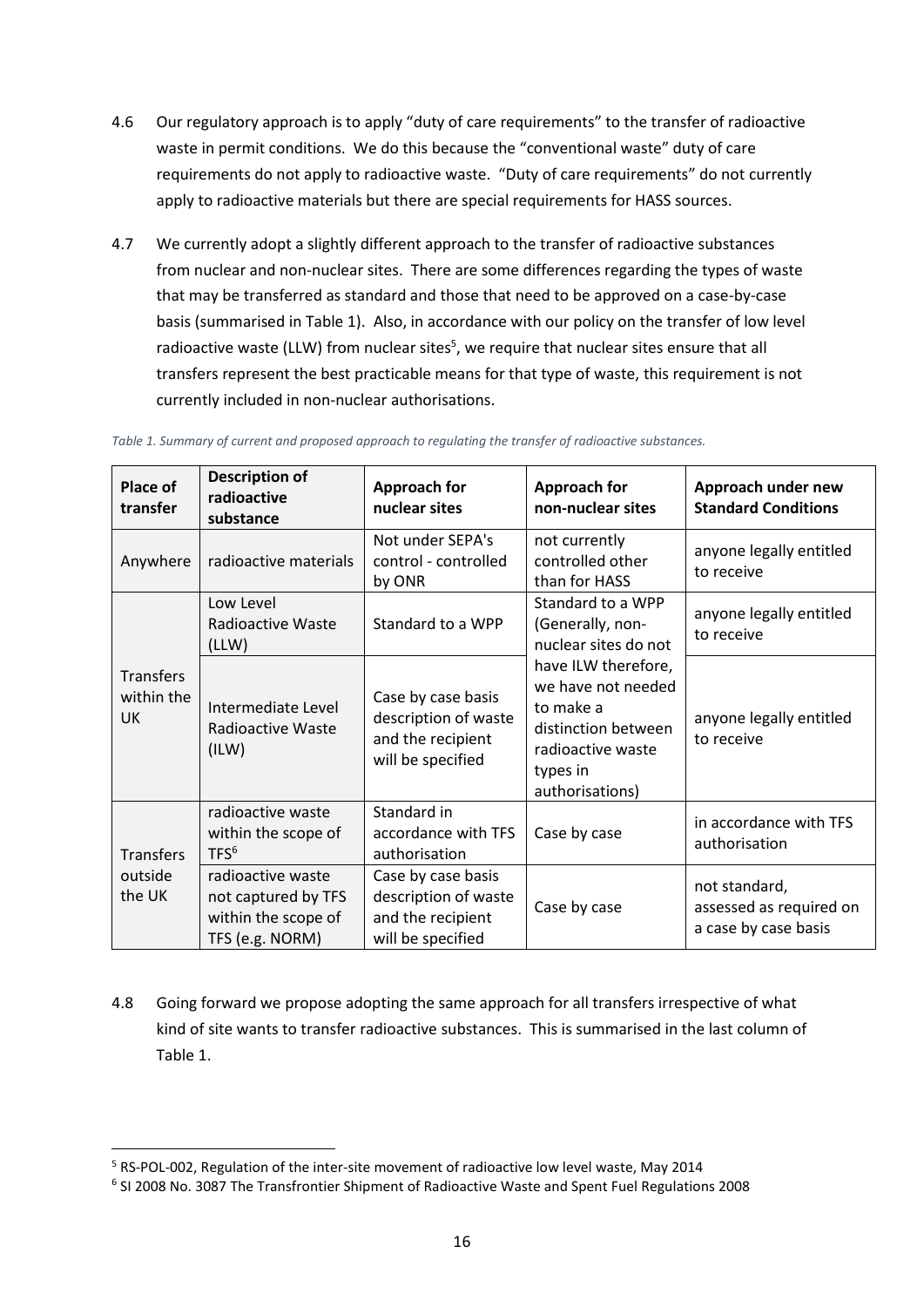- 4.9 The main changes we propose to make are set out in the bullet points below, each one is explained in more detail in the following paragraphs:
	- transfers of all radioactive substances, including radioactive material, will be subject to "duty of care requirements" (see condition C.1)
	- All persons who transfer radioactive waste will only be allowed to make such transfers if they can demonstrate that it is the best option (best practicable means) for managing that waste (See condition C.3.1)
	- ILW transfers within the UK will be allowed as standard (see conditions C.5 and C.6)
	- A consistent approach will be taken to overseas transfers of waste
- 4.10 We have decided to apply the "duty of care requirements" to radioactive material because the hazard posed by radioactive substances does not depend on its status as material or waste. Therefore, it is reasonable to expect that a person must first check that a recipient is suitable and capable of managing that radioactive material before they send it. They will also have to follow a transfer procedure (Condition C.2) which ensures that the recipient has the information necessary to manage that material safely and which confirms the safe delivery of a transferred radioactive material. Transfers of radioactive materials to and from nuclear sites are not regulated by SEPA: these will continue to be regulated by the Office for Nuclear Regulation (ONR).
- 4.11 Nuclear sites are already required to ensure that transfers of radioactive waste represent the best practicable means for the management of that type of waste, so this change will only affect the non-nuclear industry. This will not be a new requirement in practice, as this our current expectation and is checked through our routine regulatory activities. This change has not been made previously due the effort associated with varying all existing authorisation.
- 4.12 We have decided to allow intermediate level waste (ILW) transfers as standard because we consider that it will provide greater flexibility to the nuclear industry and facilitate efficient decommissioning and can be implemented without compromising our independent scrutiny and high standards of public and environmental protection. It also brings regulatory arrangements into alignment with those for LLW. We have included Standard Conditions so that ILW transfers are only allowed where they comply with the Scottish Government's higher activity waste policy (see conditions C.5 and C.6). Our scrutiny of ILW transfers will be a matter for routine inspection rather than assessed as part of an application and reflects our experience that such transfers are usually discussed with our staff on site visits in advance of any formal application to change an authorisation. These conditions may also be applicable in some cases to the non-nuclear industry, e.g. cyclotron target foil from radiopharmaceutical generation in hospitals.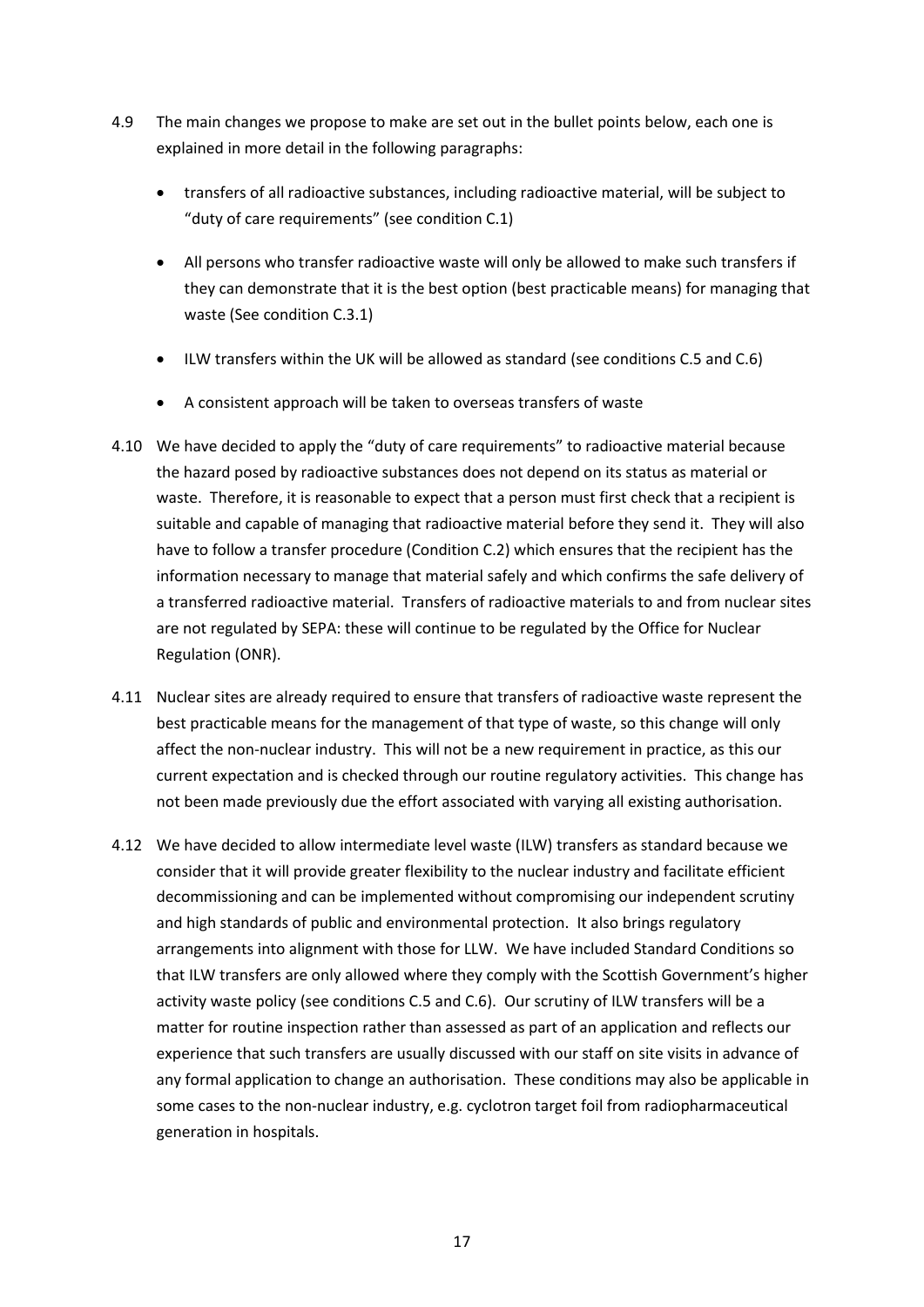- 4.13 One perceived negative of this change could be lack of transparency; specifically, that we will no longer carry out public consultations on proposed transfers of ILW. However, we will require regular reporting of all radioactive waste transfers and these will be available to the public, both through the register requirements of EA(S)R and as a summary in our annual RIFE report<sup>7</sup>. We would also expect any such transfers from nuclear sites to be raised at local community stakeholder groups before they occur.
- 4.14 If there is a need to transfer radioactive waste overseas it will need to be allowed under both EA(S)R and under the TFS regulations. To minimise regulatory burden associated with the need to apply for two separate authorisations we are proposing to include Standard Conditions that allow transfers overseas proving that they are carried out in accordance with a TFS authorisation. Our regulatory scrutiny of such a transfer will be undertaken as part of the TFS application process.
- 4.15 There are some types of radioactive waste that fall outside the scope of the TFS regulations, e.g. NORM or a substance that we consider waste but another country does not. For these waste types, we will need to assess any proposed transfers on a case-by-case basis so that we can ensure that they are consistent with government policy on the export of radioactive waste. This is no change to the current practice.

Question 5 – Do you foresee any problems with the proposed changes to the regulation of radioactive waste transfers? If so, please provide details.

#### Holdings of sealed sources (section D.1)

- <span id="page-17-0"></span>4.16 We have reviewed the way that we limit the holding of sealed sources and propose making changes to provide more flexibility for authorised persons.
- 4.17 Our RSA93 registrations for sealed sources currently limit what sealed sources you can keep and use by specifying which radionuclides you can hold, how many you can hold, the maximum activity of individual sources and the total maximum activity of each radionuclide. If there is a need to change any of these parameters, the registered person will need to apply for a variation with an explanation of why that change is required. We assess these applications to ensure that the explanation is robust and that the person is only holding the minimum number of sources that they need. Experience has shown that these variations are rarely refused, they are largely administrative and use resource that could be better targeted elsewhere. The only circumstances in which a change in sealed source holdings makes a difference to our regulation are:

**.** 

<sup>7</sup> Radioactivity in food and the environment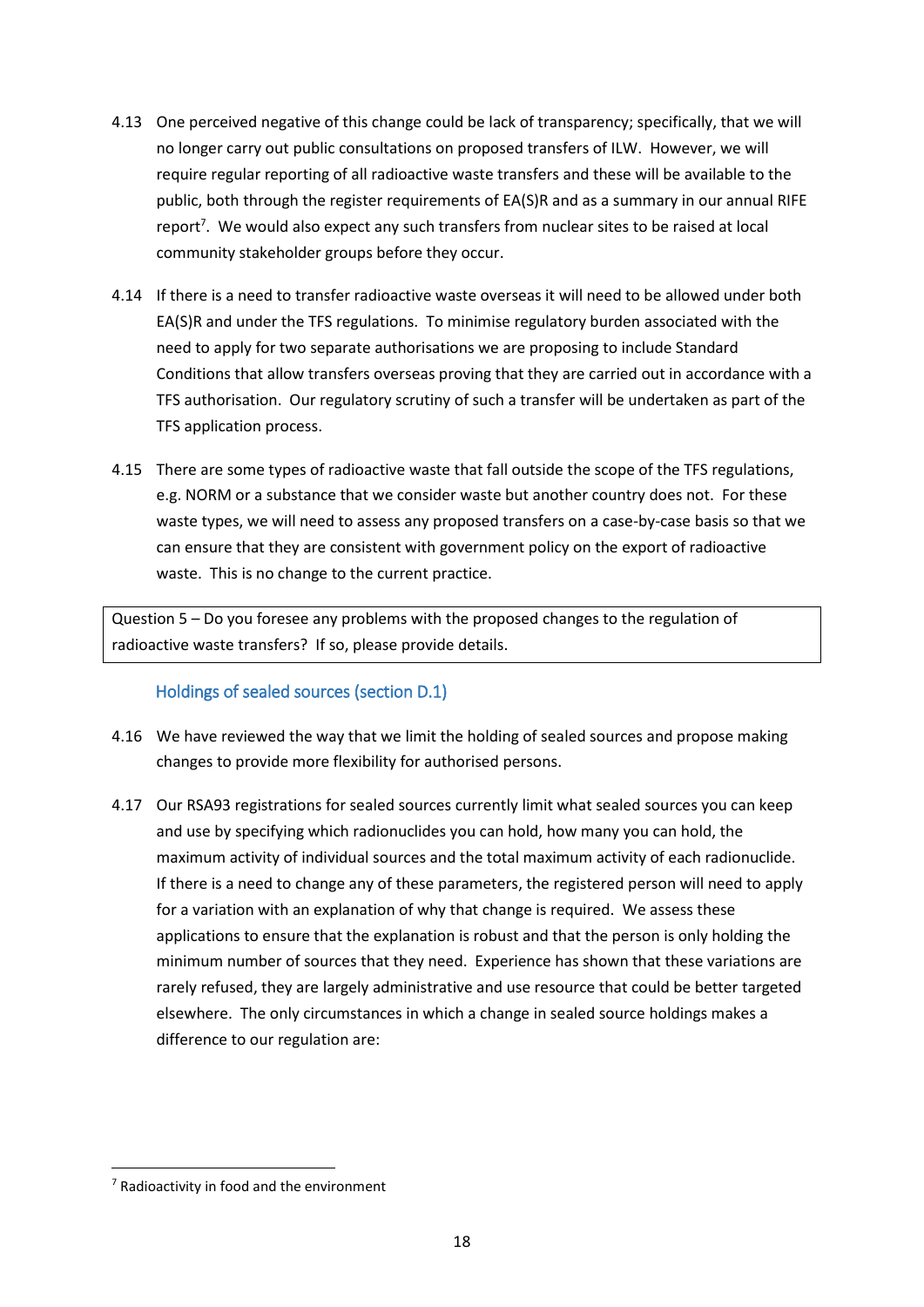- a) if the activity of an individual source is increased above the high-activity sealed source (HASS) threshold meaning that the additional requirements for HASS sources are needed (explained in para 4.18); or
- b) it causes a change in security requirements because the change in activity means that the sources fall into a different security group (explained in para 4.19-4.20).
- 4.18 We need to know about HASS sources including the radionuclide and activity of each source so that we can assess that adequate financial provision has been made for managing sources that are no longer needed. There will be no change in the way we authorise HASS and we will continue to include limits on radionuclides held and activity limits.
- 4.19 Sealed sources are categorised according to the International Atomic Energy Agency (IAEA) publication *Categorisation of Radioactive Sources* (RS-G-1.9) which assigns a category based on a combination of factors including the practice the source is used for, the radionuclide and the activity of all sources held. The categories range from 1, which is the most hazardous, to 5 which is the least hazardous.
- 4.20 In the United Kingdom we determine what level of security is needed for sealed sources based on the IAEA categorisation as shown in [Table 2.](#page-18-0) Each security group requires different security measures that are specified in the document *Security Requirements for Sealed Radioactive Sources*. The IAEA source category can be applied to individual sources and also to the aggregate activity in all sources that a person holds. We assess which security group a collection of radioactive sources falls into based on the total activity of sealed sources that you hold.

| <b>IAEA source category</b> | <b>Security group</b> |
|-----------------------------|-----------------------|
| 1                           | A                     |
| $\overline{2}$              | B                     |
| 3                           | $\mathsf{C}$          |
| 4                           | C                     |
| 5                           | D                     |

<span id="page-18-0"></span>

4.21 The EA(S)R has general binding rules for sealed sources where the total activity means they fall within IAEA category 5. Where the individual activity of any source is less than 200 kBq activities involving them can be undertaken without contacting us providing the GBRs are followed. Activities that involve sources that have an individual activity greater than 200 kBq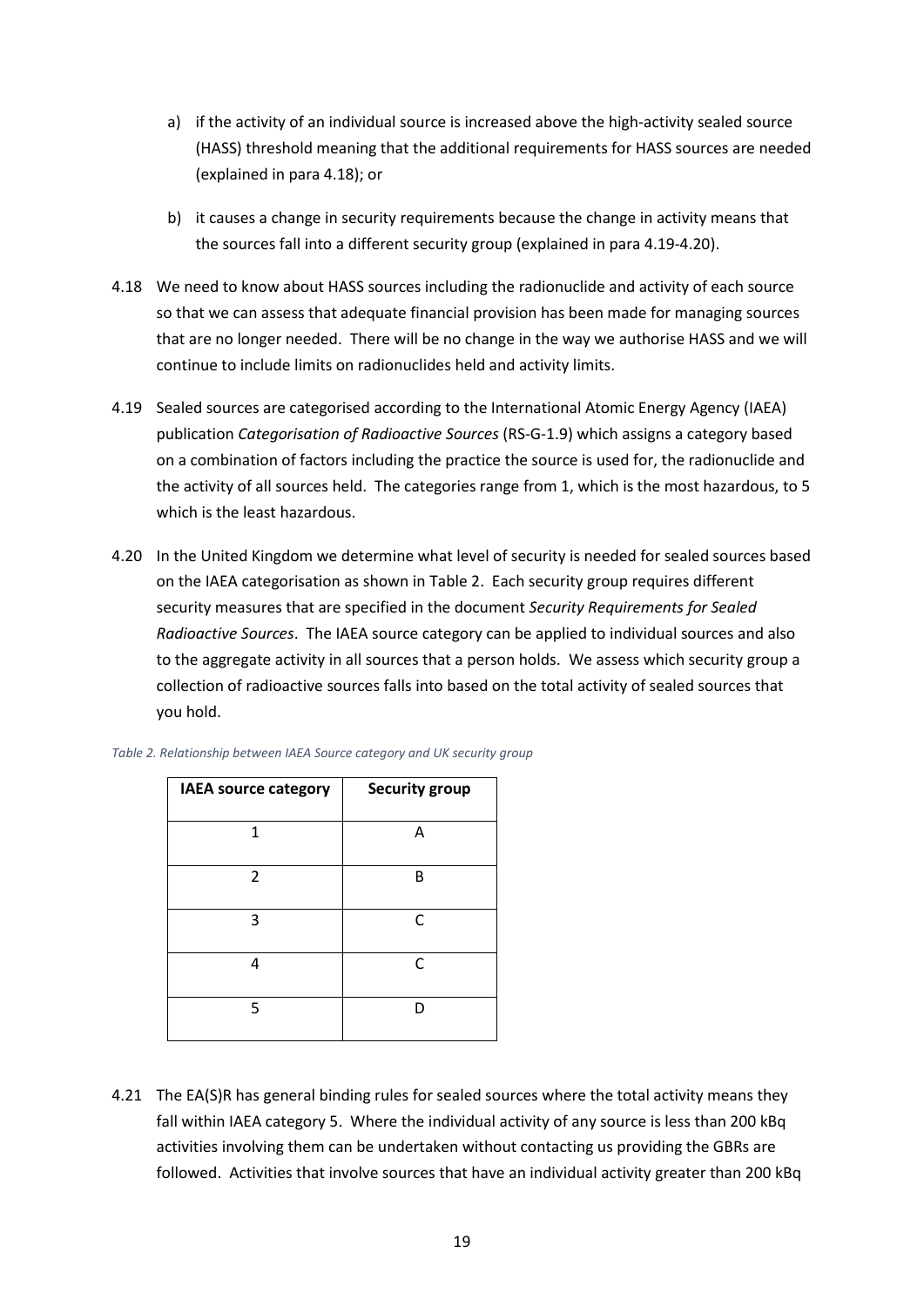but with a total activity in IAEA category 5 need to be notified to us. This means that there will be no category 5 sources that require a registration or permit. There are no special security requirements for category 5 sources over and above the standard requirements for preventing loss and theft which is already a Standard Condition and also a requirement of the Ionising Radiation Regulations 2017.

- 4.22 For sealed sources falling in categories 3 and 4 there is no difference in the security requirements needed as in both cases the security group is C. With this in mind, we propose not including limits on the radionuclides, activity and number of sources that you can hold. Providing the total activity of all sealed sources is less than IAEA category 3. Standard Condition D.1.1 imposes this requirement.
- 4.23 This change in approach means that it will no longer be necessary for people to make an application for variation every time they need to change their source holdings but it also removes the process by which we check that a person only holds the minimum sources that they need. To compensate for this, we are proposing a Standard Condition (B.8.1) that requires that holdings of radioactive material are kept to the minimum quantity necessary to carry out an activity. An authorised person would be expected to be able to demonstrate compliance with this requirement at all times, not just when making an application. We will assess compliance with this as part of routine inspection.
- 4.24 We are also proposing a new Standard Condition requiring an annual return to us of the sealed sources that are held. This will help check that holdings are within the category 3 and 4 limit and give us realistic data on what sources are actually held in Scotland.

Question 6 – Do you agree with the proposed changes to how we limit holdings of sealed sources in Categories 3 and 4?

#### Security requirements for sealed sources (section D.2)

- <span id="page-19-0"></span>4.25 Our current registrations for sealed sources have security conditions whose wording is based on the requirements in the HASS (Scotland) Directions 2005. Security is assessed by Police Counter Terrorism Security Advisers (CTSA) who base their standards on the document *Security Requirements for Sealed Radioactive Sources*.
- 4.26 To ensure that the authorisation requirement is the same as the standards required by CTSAs we have introduced a Standard Condition that requires you to meet the requirements of *Security Requirements for Sealed Radioactive Sources*.
- 4.27 The Standard Condition will refer to a specific issue of this document and when it is updated we will need to make an amendment to the Standard Condition following the procedure of consultation set out in the EA(S)R. This means that you will have adequate notice of any change in security requirements.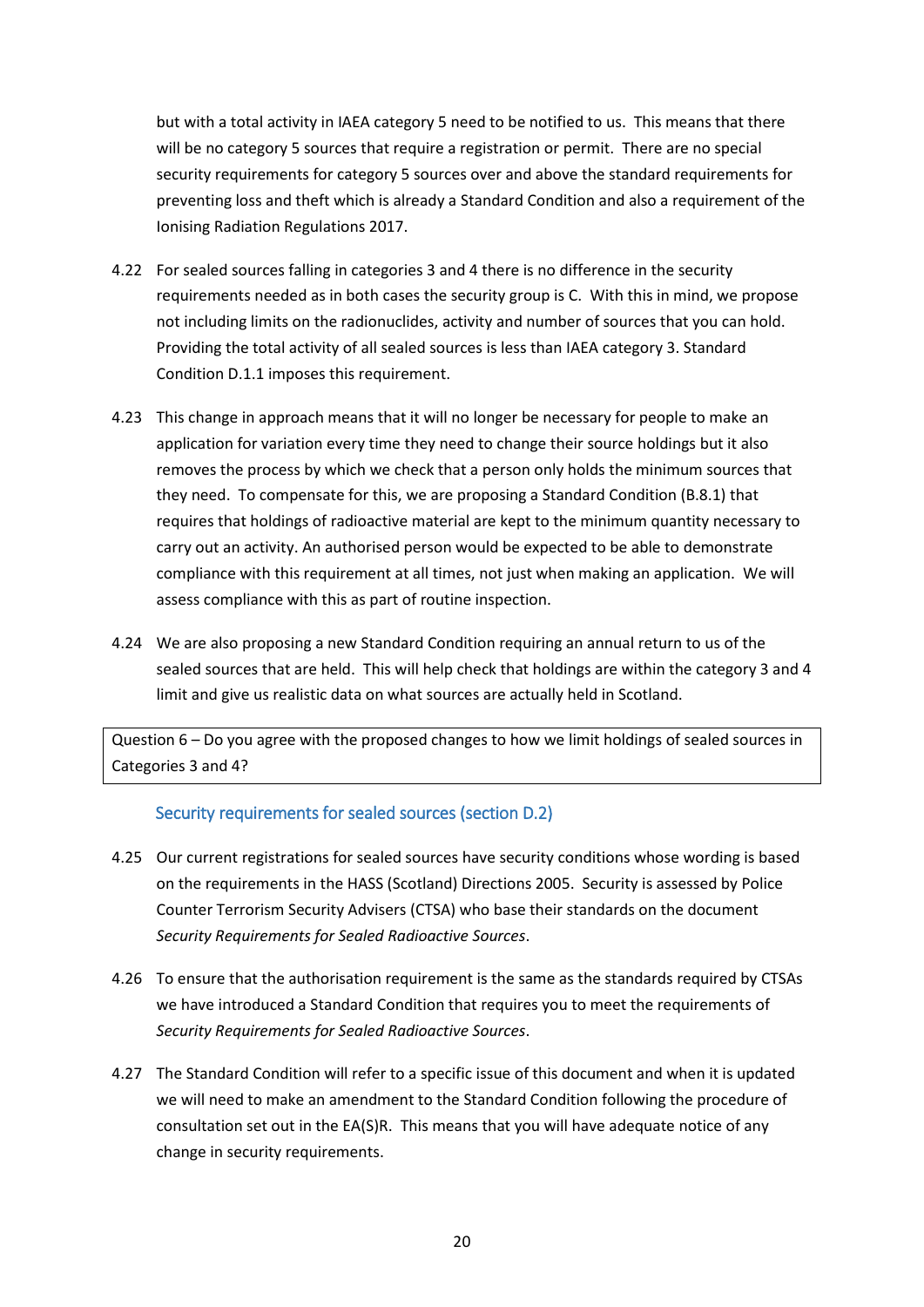Question 7 – Do you agree with the proposal to refer to compliance with the standards set out in the document "Security Requirements for Radioactive Sources"?

#### <span id="page-20-0"></span>Introduction of radioactive material into the environment or into organisms

- 4.28 We have reviewed the way that we regulate the introduction of radioactivity into the environment or into organisms that leave the Authorised Place to ensure that full environmental impact of these activities is appropriately considered and controlled.
- 4.29 Our duties in relation to these activities is to ensure that the public and environment are protected. In this respect, we believe that the greater risk is when these organisms, whether they are human patients or animals, leave the authorised place and have the potential to interact with members of the public.
- 4.30 Under the new regulatory regime, we propose to treat these activities in a similar way to how we regulate discharges of radioactive waste. Prior to application, you will need to carry out an assessment of public exposures and you will be required to maintain that assessment as part of your permit conditions. This will be a Standard Condition for introduction into organisms (see conditions in Section I) as these are common activities, e.g. medical and veterinary uses. We have not proposed any Standard Conditions for introduction into the environment as these are rare activities that do not merit the creation of Standard Conditions. Such activities will require bespoke conditions, which in practice are likely to be very similar to those in Section I.
- 4.31 Another change is that we will require that a suitable Radioactive Waste Adviser (RWA) is appointed in relation to these activities. In practice, an RWA would likely be involved anyway as it would be unusual for there not to be a disposal authorisation associated with an unsealed registration.

Question 8 – Do you foresee any problems with the proposal to treat these activities in the same way as an authorisation for radioactive waste? If so, please provide details?

#### <span id="page-20-1"></span>Radioactive gaseous discharges outwith authorised outlets (section H.2)

4.32 The proposed Standard Condition on small quantities of gaseous releases (section G.5), replicates the provisions of the GBRs that deals with trivial quantities of gaseous releases that are often difficult or impracticable to control. This condition is quite limited in scope and only deals with containers of radioactive substances. There are others situation that may arise which are also difficult or impracticable to control, e.g. remediation of contaminated land or the demolition of a contaminated building. Therefore, we propose to provide a more flexible approach for those situations where it is not reasonably practicable to capture all radioactive gaseous emissions as set out in Standard Condition H.2.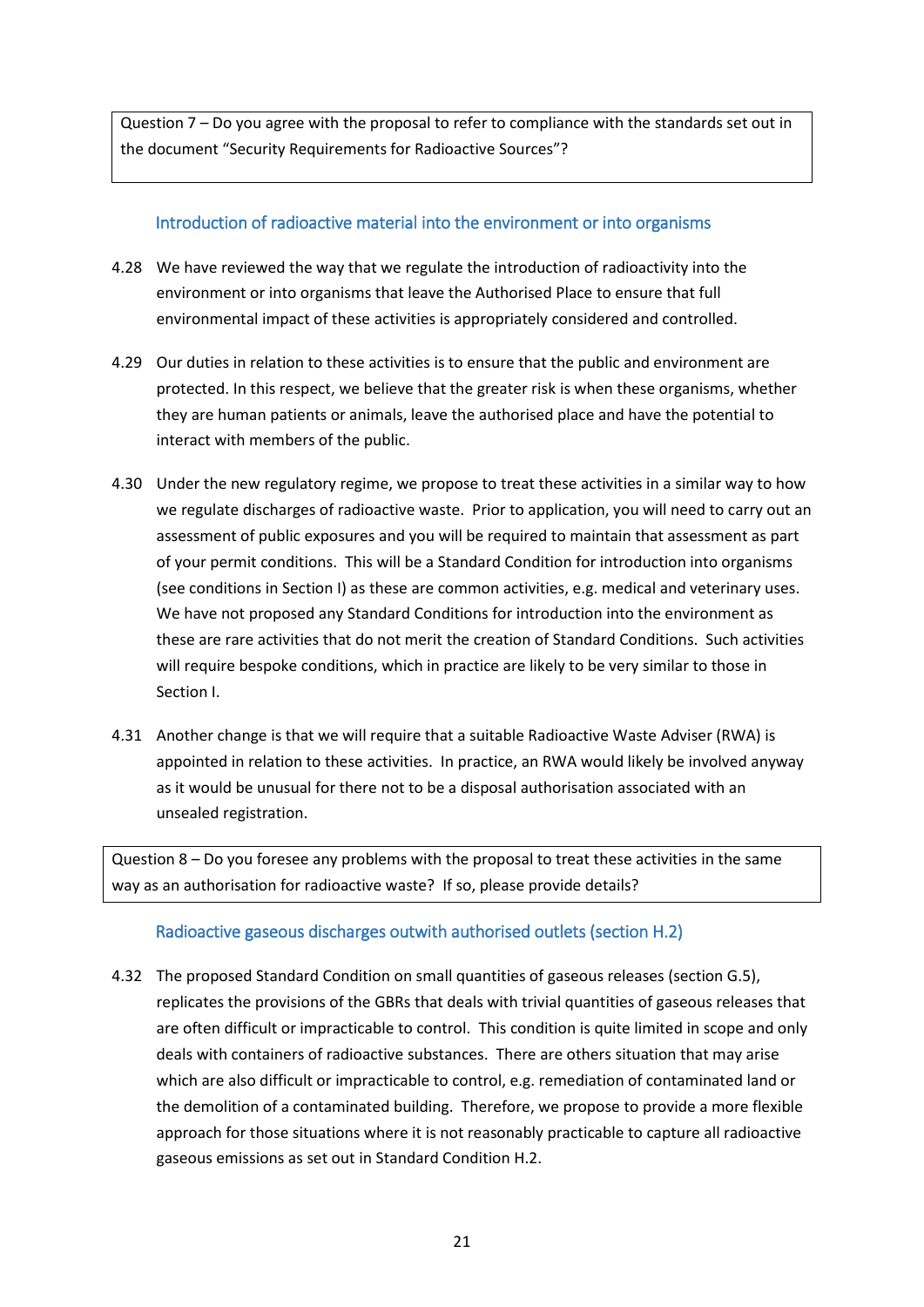4.33 This Standard Condition will only be included in those authorisations that have bespoke gaseous discharge limits. The Standard Condition only allows discharge via a route other than an authorised outlet where it is demonstrated that capturing the gaseous emissions for disposal via an authorised gaseous outlet does not represent best practicable means (BPM). The Standard Condition also requires that the gaseous discharge must not breach the authorised limit in the authorisation.

Question 9 – Do you foresee any issues with the proposed changes to radioactive discharges outwith authorised outlets? If so, please provide details?

#### Quarterly Notification Levels (QNL)

- <span id="page-21-0"></span>4.34 We currently set QNLs in authorisations for some nuclear licensed sites. We require the site to inform us if they exceed a QNL and provide a report on how discharges continue to represent BPM.
- 4.35 QNLs were intended to act as a trigger to inform us of when discharges may be increasing and could potentially threaten the annual discharge limit; there are no environmental impact if the QNL is exceeded. Since this requirement has been in place, we have not had any reports of a QNL being exceeded. We have reviewed the rationale behind QNLs and consider that nuclear sites should be monitoring their discharges closely enough that any adverse trend is picked up long before it gets close to the QNL. Any BPM justifications should be provided as they are required and not through an artificial level in the authorisation.
- <span id="page-21-1"></span>4.36 Therefore, we propose no longer setting QNLs in any authorisations.

#### Three-yearly prospective and retrospective dose assessment for non-human species

- 4.37 Nuclear authorisations currently require the authorised person to provide a prospective and retrospective dose assessment for non-human species every three years. We have reviewed this requirement and consider that it is not necessary to require a submission of such an assessment. The impact of radioactive discharges on non-human species is assessed as part of authorisation determination. An authorisation will not be issued unless the impact is acceptable.
- 4.38 However, it is important that the impact of radioactive discharges is kept under review, as there could be various changes in circumstances that cause the impact to change. Accordingly, Standard Condition H.1 requires that an assessment of public exposures and the impact on the environment resulting from discharges is maintained. These assessments will be subject to routine inspection.

Question 10 – Do you agree with the removal of the requirement to provide three-yearly assessments of the dose to non-human species?